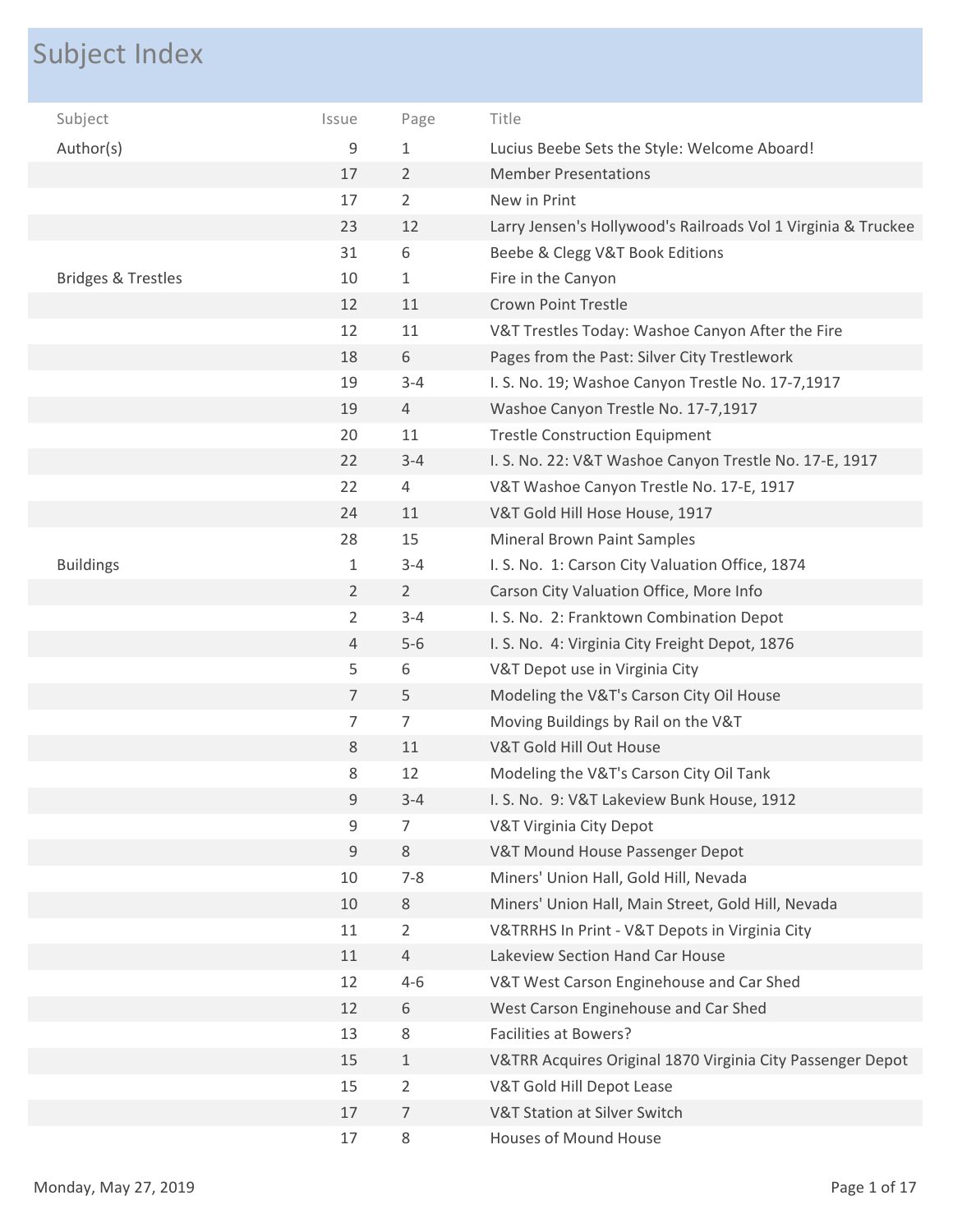| Subject          | Issue | Page           | Title                                                               |
|------------------|-------|----------------|---------------------------------------------------------------------|
| <b>Buildings</b> | 21    | $\overline{2}$ | Gold Hill Depot Project                                             |
|                  | 22    | $\overline{2}$ | <b>Comstock Event Centers</b>                                       |
|                  | 22    | $\overline{2}$ | V&T Virginia City Freight Depot for Sale                            |
|                  | 23    | 10             | V&T Signs and Signage                                               |
|                  | 23    | $9\,$          | Carson City Freight Depot                                           |
|                  | 24    | $\mathbf 1$    | Train Time at the Carson Passenger Depot                            |
|                  | 24    | 11             | V&T Gold Hill Hose House, 1917                                      |
|                  | 25    | $\overline{2}$ | Gold Hill Depot Project                                             |
|                  | 25    | $\overline{2}$ | V&T Carson City Enginehouse Site                                    |
|                  | 25    | $3 - 5$        | I. S. No. 25: V&T Carson City Paint Shop, 1917                      |
|                  | 25    | 5              | <b>Carson City Paint Shop</b>                                       |
|                  | 26    | 11             | V&T Virginia City Round House, What happened to                     |
|                  | 26    | $3 - 4$        | I. S. No. 26: V&T Virginia City Car Shop, 1869                      |
|                  | 26    | 5              | Virginia City Car Shop, 1869                                        |
|                  | 27    | $3 - 4$        | I. S. No. 27: V&T Virginia Car Shop, 1874                           |
|                  | 27    | 5              | V&T Virginia City Car Shop, 1874                                    |
|                  | 28    | 15             | Mineral Brown Paint Samples                                         |
|                  | 28    | 16             | Fire Burns through Historic Franktown                               |
|                  | 28    | $5 - 7$        | I. S. No. 28: V&T Carson City Oil House, 1916                       |
|                  | 28    | 6              | Carson City Oil House                                               |
|                  | 29    | 15             | Carson City Barn, Presumably Ex-V&T  But Where Are They<br>Now?     |
|                  | 29    | $\overline{2}$ | Dayton Depot Grant                                                  |
|                  | 29    | 6              | Mound House Windmill, The                                           |
|                  | 29    | $7 - 9$        | I. S. No, 29: V&T Carson City Tin Shop, 1916                        |
|                  | 29    | 9              | Carson City Tin Shop                                                |
|                  | 30    | 12             | Water Both Cleaned and Cooled                                       |
|                  | 30    | 3              | I. S. No 30: V&T Carson City Iron Breaker Tower                     |
|                  | 30    | 4              | Iron Breaker Tower                                                  |
|                  | 31    | $\mathbf{1}$   | Sandstone "Repurposed" from V&T Carson City Enginehouse             |
|                  | 31    | 6              | <b>Heating Carson City Enginehouse</b>                              |
|                  | 32    | $\mathbf 1$    | Story County Buys Piper's Weighs Eminent Domain on<br>Freight Depot |
|                  | 32    | $13 - 14$      | Historic Piper's Opera House                                        |
|                  | 32    | $9 - 11$       | W. R. Chamberlain's Reno Depot Hotels Part 1: 1868-1879             |
|                  | 33    | 2              | Carson City Enginehouse & Shops                                     |
|                  | 33    | $\overline{2}$ | Dayton Depot Reappears                                              |
|                  | 33    | $7 - 9$        | W. R. Chamberlain's Reno Depot Hotels                               |
|                  | 35    | 12             | Carson City Engine House Lighting                                   |
|                  | 35    | 13-16          | Depots of Mound House, The                                          |
|                  | 35    | $3 - 4$        | I. S. No. 35: V&T Stewart Passenger Shelter, M. P. 3.9              |
|                  | 35    | 4              | Stewart Passenger Shelter                                           |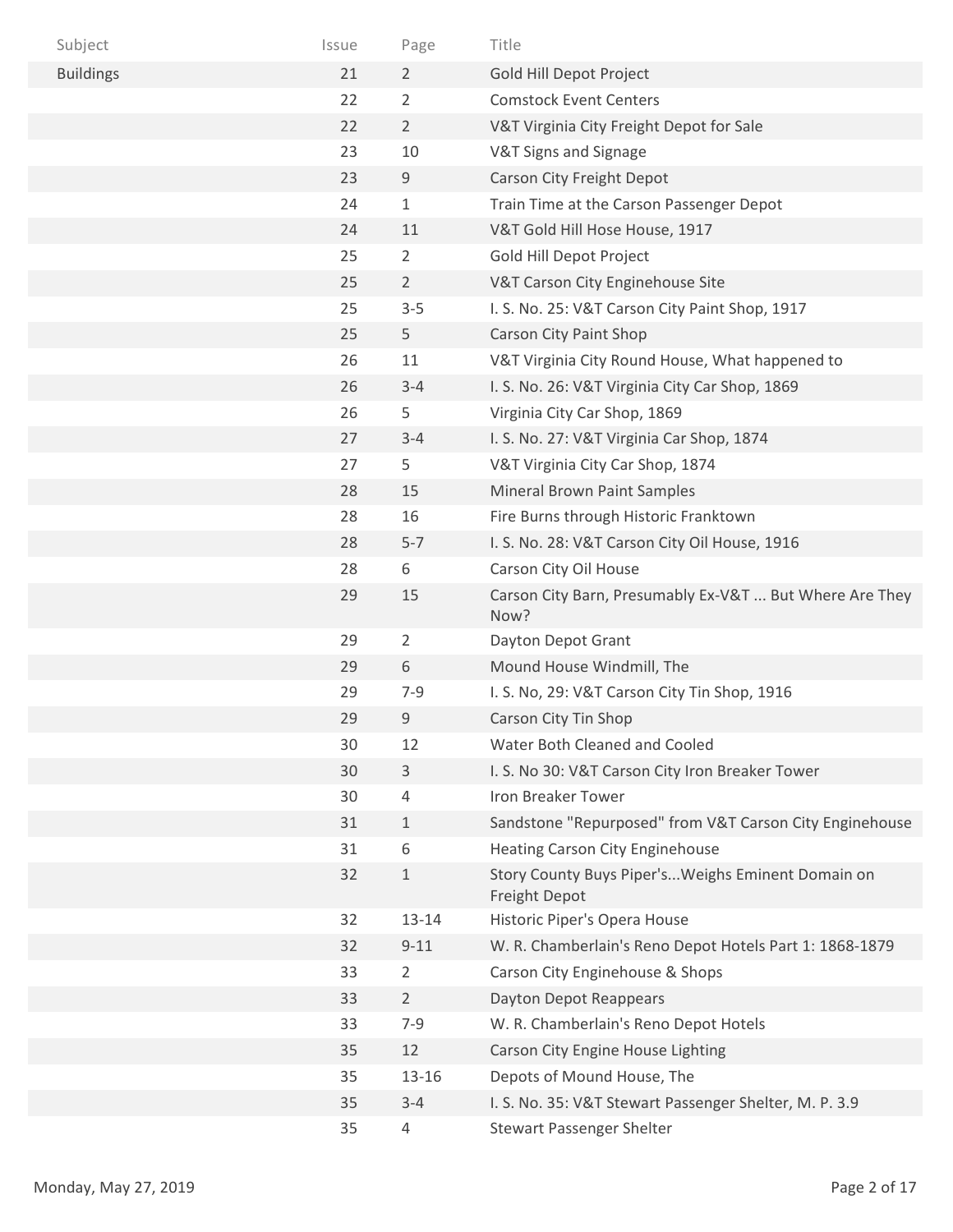| Subject          | Issue | Page           | Title                                                                                   |
|------------------|-------|----------------|-----------------------------------------------------------------------------------------|
| <b>Buildings</b> | 36    | 15             | Carson City Opera House?                                                                |
|                  | 36    | 15             | Mound House Depot                                                                       |
|                  | 36    | 15             | Mound House roof suports                                                                |
|                  | 36    | $7 - 10$       | I. S. No. 36: V&T Mound House Freight Depot                                             |
|                  | 36    | $8 - 9$        | Mound House Freight Depot                                                               |
|                  | 37    | 12             | Fredrick House, Virginia City                                                           |
|                  | 37    | 6              | <b>V&amp;T Station Art</b>                                                              |
|                  | 37    | $9 - 11$       | Fredrick House, Virginia City                                                           |
|                  | 38    | $3 - 7$        | I. S. No. 38: V&T Minden Depot, MP 15.2                                                 |
|                  | 38    | $6 - 7$        | Minden Freight Depot                                                                    |
| Corporate        | 1     | 2              | Is it V&T Railroad or V&T Railway?                                                      |
|                  | 3     | $\overline{2}$ | V&T Telegraph                                                                           |
|                  | 5     | 8              | V&T Self-Promotion: Too Little Too Late                                                 |
|                  | 11    | $\mathbf{1}$   | Station Safe Returns to Gold Hill Depot                                                 |
|                  | 13    | 8              | <b>V&amp;T Fares</b>                                                                    |
|                  | 14    | 6              | V&T Annual Reports - Part 1                                                             |
|                  | 15    | 6              | V&T Annual Reports - Part 2                                                             |
|                  | 15    | $\overline{7}$ | Roster on May 31, 1950                                                                  |
|                  | 16    | 12             | What's in a Name: Even the V&T Got Confused!                                            |
|                  | 20    | $\mathbf{1}$   | 1876 Lightning Express Poster: Three Different Versoins!                                |
|                  | 20    | $8 - 10$       | V&T General Purchasing & Supply Agents                                                  |
|                  | 21    | 10             | Day They Changed All the Trains, The                                                    |
|                  | 21    | 11             | <b>Buying the Territorial Enterprise</b>                                                |
|                  | 21    | 12             | V&T Unscheduled train movements                                                         |
|                  | 27    | 6              | Purchase of Carson & Colorado Negotiations                                              |
|                  | 27    | $7 - 8$        | V&T Annual Passes: A Free Ticket Over the Road                                          |
|                  | 28    | $\mathbf{1}$   | 100 Years Ago: The Incredible Winter of 1916                                            |
|                  | 28    | 10             | V&T Passes: Part 2                                                                      |
|                  | 28    | 15             | Vanishing Vistas V&T postcards                                                          |
|                  | 28    | 15             | When did V&T follow SP Standards?                                                       |
|                  | 29    | $\overline{2}$ | H. M. Yerington: Mines, Mills and Railroads                                             |
|                  | 30    | $5-6$          | Car Handling on the V&T - 1873                                                          |
|                  | 31    | $9 - 12$       | Fight of the Century: the 1897 Corbett-Fitzsimmons Fight                                |
|                  | 33    | $\mathbf{1}$   | Virginia & Truckee Railroad: 150 Years Old and Still<br>Steaming!                       |
|                  | 33    | $11 - 13$      | Virginia-Truckee Transit Company: Buses to the Rescue                                   |
|                  | 33    | 14             | More About Car Handling on the V&T                                                      |
|                  | 33    | 15             | Lifetime Passes                                                                         |
|                  | 35    | $5-6$          | Lawyers And Legal Issues for the V&T: Significant Legal<br>Issues from the Comstock Era |
|                  | 35    | 6              | Changing the Guard: Railroad to Railway                                                 |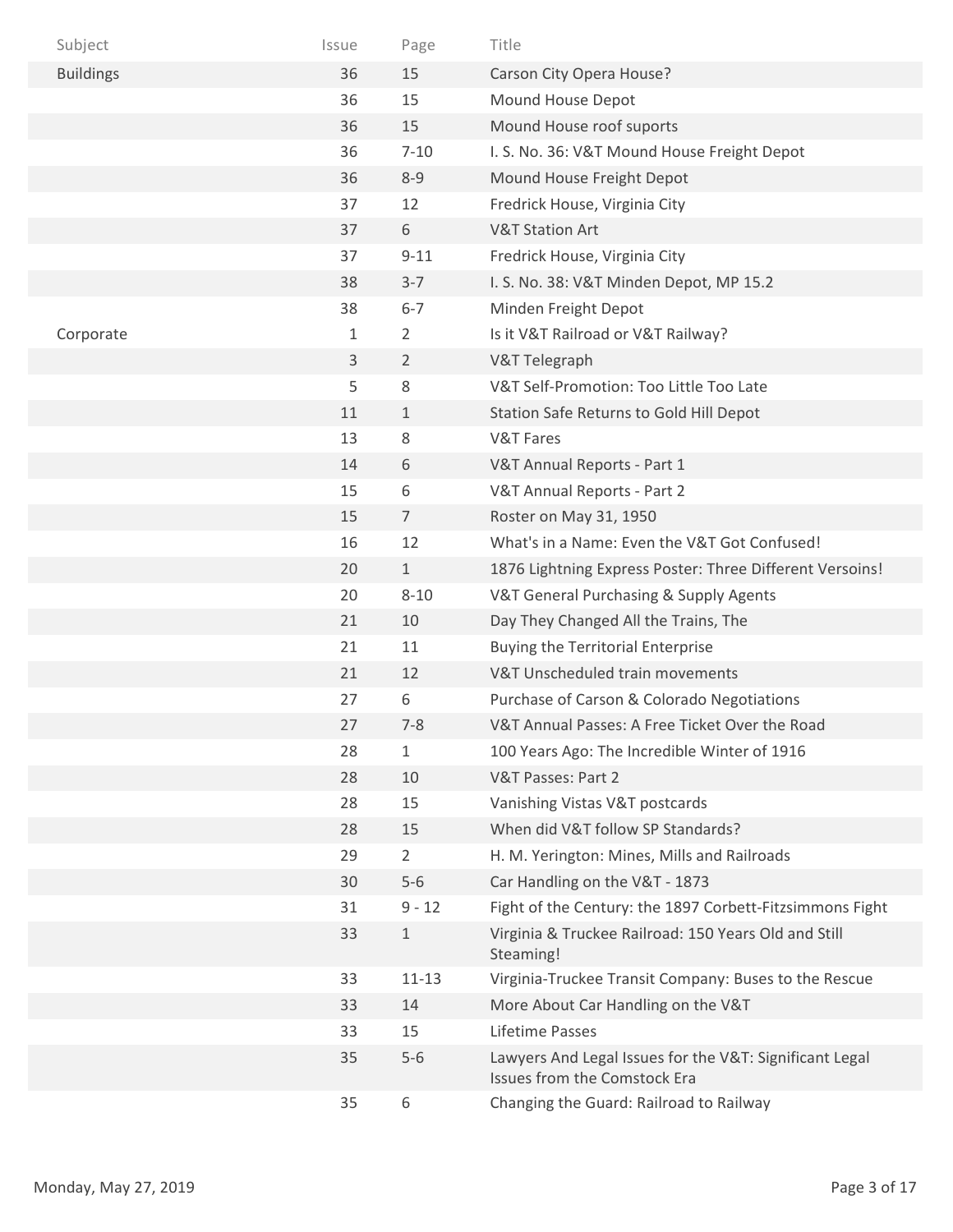| Subject             | Issue          | Page           | Title                                                                         |
|---------------------|----------------|----------------|-------------------------------------------------------------------------------|
| Corporate           | 36             | $5-6$          | Lawyers And Legal Issues for the V&T: The Importance of<br>the Law to the V&T |
|                     | 37             | 15             | Pages from the Past                                                           |
|                     | 37             | $3 - 5$        | I. S. No. 37: ICC Valuation Survey                                            |
|                     | 37             | 5              | V&T Photo Gallery ICC Valuation survey                                        |
|                     | 37             | $7 - 8$        | Lawyers And Legal Issues for the V&T: William M. Stewart                      |
|                     | 38             | $9 - 10$       | Lawyers And Legal Issues for the V&T: Stephen J. Field                        |
| Employees           | 4              | 8              | <b>Conductor's Check</b>                                                      |
|                     | $\overline{7}$ | 8              | And Most of Them Wore Hats                                                    |
|                     | 8              | 10             | <b>V&amp;T Payroll</b>                                                        |
|                     | 17             | 6              | A Conversation with Mrs. Samuel C. Bigelow                                    |
|                     | 19             | 5              | V&T Conductor Judson J. "Jerry" Bray, 1889                                    |
|                     | 21             | 12             | <b>Employee Hospital Dues</b>                                                 |
|                     | 26             | 11             | <b>Master Car Painter's Records</b>                                           |
|                     | 33             | 10             | Women of the V&T, The                                                         |
|                     | 35             | 10             | Frank L. Currier V&T Presentation Lantern                                     |
|                     | 36             | $13 - 14$      | Alexander M. Ardery: 50 Year V&T Vetetan                                      |
| Excursions          | 5              | 1              | 70 Years Ago on the V&T                                                       |
|                     | 13             | 8              | We Get Mail: Questions and Answers                                            |
|                     | 31             | $9 - 12$       | Fight of the Century: the 1897 Corbett-Fitzsimmons Fight                      |
|                     | 35             | $7 - 8$        | Picnics: The Pause that Refreashes                                            |
| <b>Freight Cars</b> | 2              | 6              | V&T Salt Car No. 31                                                           |
|                     | 3              | $3 - 4$        | I. S. No. 3: Wreck on the Union Trestle, 1891                                 |
|                     | 4              | $1 - 2$        | V&T Wooden Side-Dump Ore Cars: Where They Ran                                 |
|                     | 6              | 6              | V&T Caboose-Coach/Freight Caboose No. 9                                       |
|                     | 6              | 7              | V&T Caboose-Coach/Freight Caboose No. 9                                       |
|                     | 10             | $3 - 4$        | I. S. No. 10: V&T Couplers, Keeping the Cars Together                         |
|                     | 11             | $\overline{2}$ | Update on Couplers                                                            |
|                     | 11             | $8\,$          | <b>V&amp;T Modeling Challenges</b>                                            |
|                     | 15             | 5              | V&T Third Series Flat Cars Nos. 1-8                                           |
|                     | 22             | 9              | V&T Flat Car No. 54 Drawing                                                   |
|                     | 23             | $\overline{2}$ | V&T Flat Cars at Mare Island Shipyard                                         |
|                     | 23             | $3 - 4$        | I. S. No. 23: V&T Third Series Flat Cars Nos. 1-8                             |
|                     | 23             | $\overline{4}$ | V&T Third Series Flat Cars Nos. 1-8                                           |
|                     | 24             | 12             | V&T MW No. 53: A Work in Progress at NSRM, Carson City                        |
|                     | 26             | $\mathbf{1}$   | Progress Continues on Restortion                                              |
|                     | 26             | 12             | V&T Box Cars: There's One More Car!                                           |
|                     | 27             | 6              | "PRR" Letters on Stake pockets of V&T Flat Car No. 182                        |
|                     | 28             | 15             | How many different ore cars?                                                  |
|                     | 28             | 15             | Poling Poles from the V&T                                                     |
|                     | 29             | 10             | Wire Nails, Introduction and V&T Use                                          |
|                     | 30             | $5-6$          | Car Handling on the V&T - 1873                                                |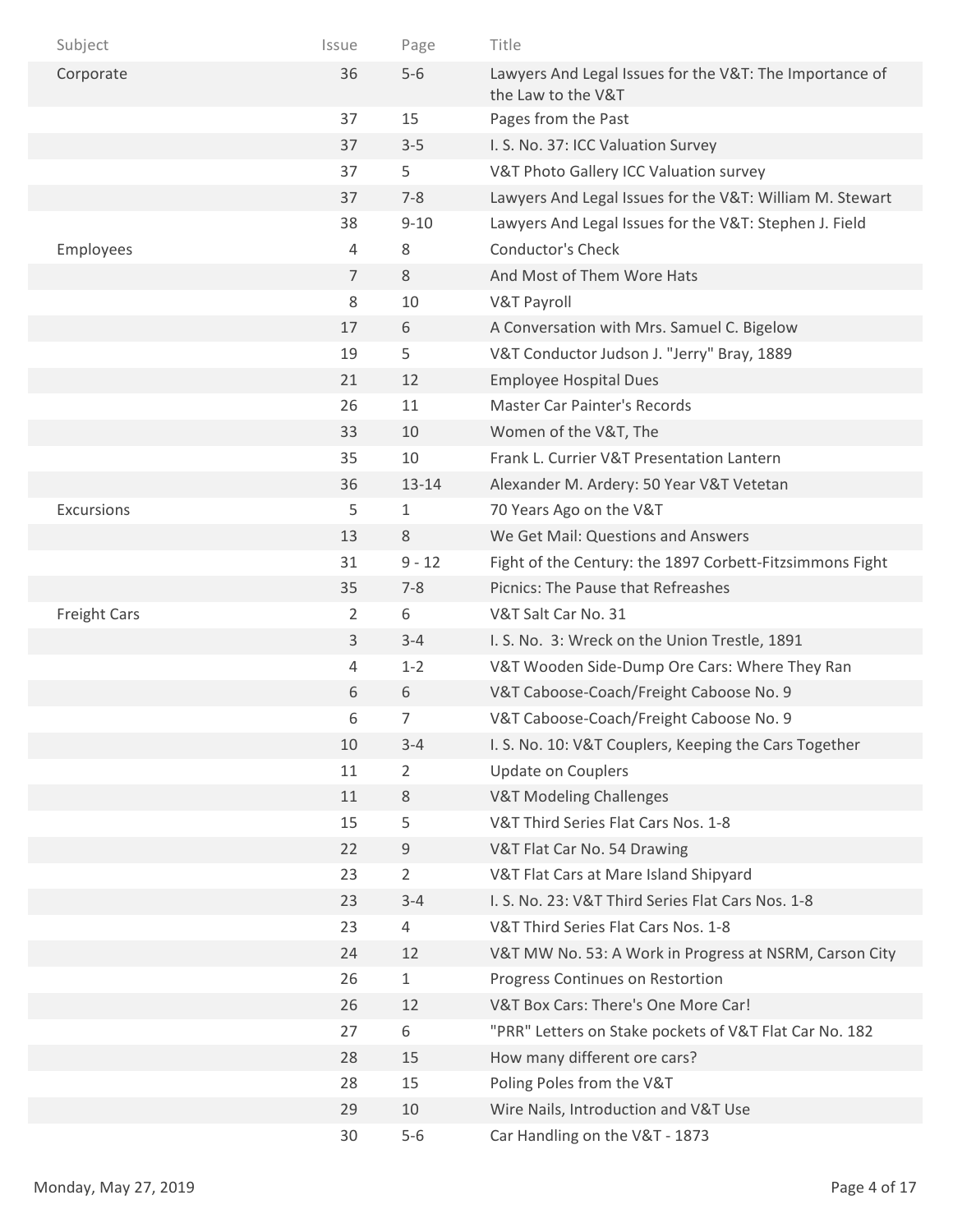| Subject                   | Issue          | Page           | Title                                                                    |
|---------------------------|----------------|----------------|--------------------------------------------------------------------------|
| <b>Freight Cars</b>       | 33             | 14             | More About Car Handling on the V&T                                       |
|                           | 37             | $\overline{2}$ | V&T Engine Transfer Car                                                  |
|                           | 38             | 15             | <b>V&amp;T Flat Cars</b>                                                 |
| <b>Internet Resources</b> | 2              | 1              | Some Useful V&T Websites                                                 |
|                           | 3              | $\mathbf{1}$   | More V&T Websites You Can Use                                            |
|                           | 6              | 1              | <b>V&amp;TRRHS Website</b>                                               |
|                           | $\mathsf 9$    | 2              | A Reminder                                                               |
|                           | 17             | $\overline{2}$ | <b>V&amp;TRR Historical Society Website</b>                              |
|                           | 18             | $\overline{2}$ | Right-of-Way Maps Available Online                                       |
|                           | 19             | 2              | V&T Right-of-Way maps                                                    |
|                           | 24             | 1              | American Flat Mill Website                                               |
| Locomotives               | $\mathbf{1}$   | $1 - 2$        | Shays                                                                    |
|                           | $\mathbf{1}$   | $1 - 2$        | Shays on the V&T? You bet!                                               |
|                           | $\mathbf{1}$   | 2              | McCloud River No. 18                                                     |
|                           | $\mathbf{1}$   | 2              | No. 1 Lyon                                                               |
|                           | $\overline{2}$ | $\mathbf{1}$   | More on Shays on the V&T                                                 |
|                           | $\overline{2}$ | 1              | Shays                                                                    |
|                           | $\overline{2}$ | 2              | No. 22 Inyo                                                              |
|                           | $\overline{2}$ | $\overline{2}$ | No. 29 Robert C. Gray                                                    |
|                           | 3              | 1              | Another Shay on the V&T                                                  |
|                           | $\mathsf{3}$   | $\overline{2}$ | Another New Inyo Image                                                   |
|                           | 3              | $\overline{2}$ | No. 22 Inyo                                                              |
|                           | 3              | $\overline{2}$ | No. 29 Robert C. Gray                                                    |
|                           | 3              | 5              | No. 4 Virginia                                                           |
|                           | 4              | $\mathbf 1$    | Snowfighting on the V&T                                                  |
|                           | 4              | 8              | No. 19 Truckee                                                           |
|                           | 5              | 5              | Decorated V&T Locomotives                                                |
|                           | 6              | $\mathbf{1}$   | 60 Years Ago V&T 2-8-0 Second No. 5                                      |
|                           | 6              | $\overline{2}$ | McCloud No. 25 bid by Nevada Commission for<br>Reconstruction of the V&T |
|                           | 6              | 8              | V&T Lyon Replica Over 80% Done!                                          |
|                           | $\overline{7}$ | $1\,$          | 61 Years Ago V&T No. 27 & Train No. 1                                    |
|                           | $\overline{7}$ | $\overline{7}$ | V&T Locomotive No. 27, Cab Source                                        |
|                           | $\overline{7}$ | $\overline{7}$ | We Get Questions                                                         |
|                           | 8              | 1              | V&T No. 26's Final Year, Out in a Blaze of Glory                         |
|                           | 8              | 10             | Locomotive No. 27, cab replacement                                       |
|                           | $\,8\,$        | 4              | Winter on the V&T, and Snow Everywhere                                   |
|                           | $\mathsf 9$    | $\overline{7}$ | Head light styles or manufacturer                                        |
|                           | $\mathsf 9$    | $\overline{7}$ | V&T Locomotive No. 14 Esmeralda photographs?                             |
|                           | $9\,$          | $\overline{7}$ | We Get Mail: Questions and Answers                                       |
|                           | 10             | $\overline{2}$ | Glenn Erickson's V&T O-Gauge Models                                      |
|                           | 11             | $\mathbf 1$    | V&T No. 20 in Southern California                                        |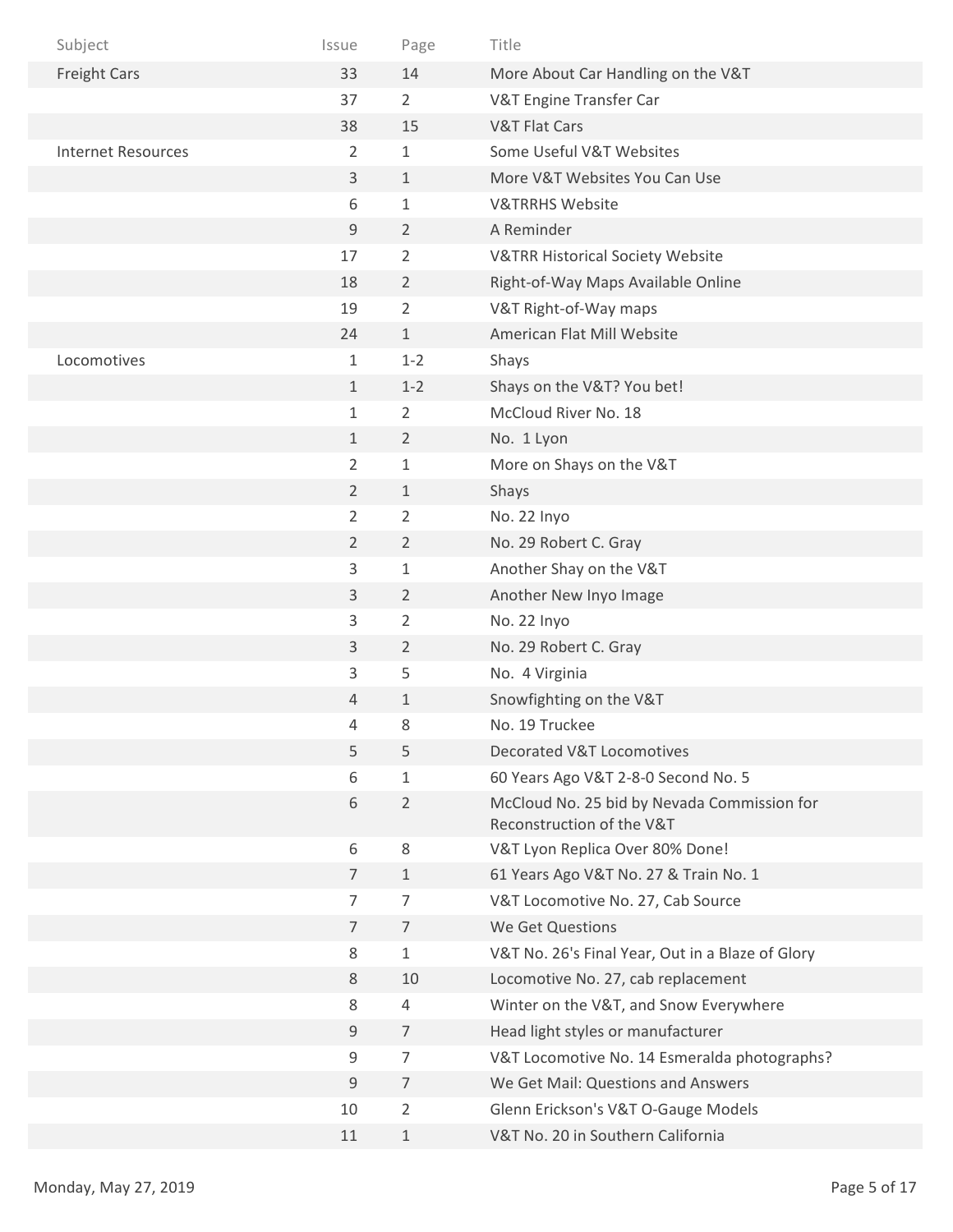| Subject            | Issue | Page           | Title                                                   |
|--------------------|-------|----------------|---------------------------------------------------------|
| Locomotives        | 11    | 5              | V&T Poling Pockets: How, Why, When and Where            |
|                    | 13    | 8              | Tender Hooks?                                           |
|                    | 14    | 5              | <b>Question and Answers: Stack Talk</b>                 |
|                    | 14    | 8              | Genoa Stretches Her Legs                                |
|                    | 15    | 7              | Electric lights, V&T Locomotives & Cars                 |
|                    | 15    | 8              | Photo Gallery: Locomotive No. 27 - 100 Years Old        |
|                    | 17    | 1              | By-Gone 1949 Photo Opportunity No. 26                   |
|                    | 18    | $\mathbf{1}$   | C&TL&F Glenbrook nears Completion in Carson City        |
|                    | 18    | 5              | V&T's Portable Steam Engines                            |
|                    | 20    | 11             | V&T Locomotives with More than One Name                 |
|                    | 21    | 2              | Restoration Continues on the Glenbrook                  |
|                    | 22    | 11             | Up, Up, and Away: Elevating Locomotives                 |
|                    | 22    | $1 - 2$        | 1875 C&TL&F Glenbrook Steams Back to Life, The          |
|                    | 23    | 12             | V&T at the Movies: Hollywood's Railroad                 |
|                    | 24    | 4              | Automatic Bell ringer on Locomotive No. 4 Virginia      |
|                    | 25    | 11             | Stean Operated bell ringers on V&T                      |
|                    | 25    | 11             | Tender Frame on Second No. 25                           |
|                    | 26    | 11             | <b>Master Car Painter's Records</b>                     |
|                    | 26    | 6              | V&T Photo Gallery: Snapshots from Heather Clark         |
|                    | 27    | 6              | Acetylene Locomotive Headlights                         |
|                    | 27    | 6              | Earliest V&T Locomotive photograph                      |
|                    | 28    | $\mathbf{1}$   | From the Archives of the NWP Hstorical Society          |
|                    | 28    | 15             | Poling Poles from the V&T                               |
|                    | 28    | $\overline{7}$ | No. 9 I. E. Jones - on NWP                              |
|                    | 29    | $\mathbf 1$    | <b>V&amp;TRR Acquires New Diesel Locomotive</b>         |
|                    | 29    | $3 - 5$        | Buying the V&T Locomotives Wm. Sharon and W. C. Ralston |
|                    | 34    | 1 & 12         | V&T Locomotives Dayton and No. 27 Change Places         |
|                    | 34    | $\mathsf 9$    | Sierra Nevada Wood & Lumber Locomotives                 |
|                    | 35    | 1              | Fanily Portrait at the Nevada State Railroad Museum     |
|                    | 35    | $\mathbf{1}$   | V&T J. W. Bowker Stamp                                  |
|                    | 36    | 15             | Boiler Insulation change on V&T                         |
|                    | 37    | $\overline{2}$ | V&T Engine Transfer Car                                 |
|                    | 37    | 6              | When Was the Cab of the Reno Rebuilt?                   |
| Maintenance of Way | 1     | 6              | V&T Maintenance of Way Wood Rack Car Second No. 56      |
|                    | 5     | $\overline{2}$ | <b>V&amp;T Rail Laying Cars</b>                         |
|                    | 5     | 7              | V&T Caboose-Coach/Construction Sleeping Car No. 9       |
|                    | 9     | $3 - 4$        | I. S. No. 9: V&T Lakeview Bunk House, 1912              |
|                    | 9     | 4              | V&T Lakeview Bunk House, 1912                           |
|                    | 11    | 3              | I. S. No. 11: V&T Section Cars                          |
|                    | 11    | 4              | Lakeview Section Hand Car House                         |
|                    | 16    | 11             | V&T MW Water Car No. 2                                  |
|                    | 16    | $9 - 11$       | V&T Maintenance of Way Water Car No. 2                  |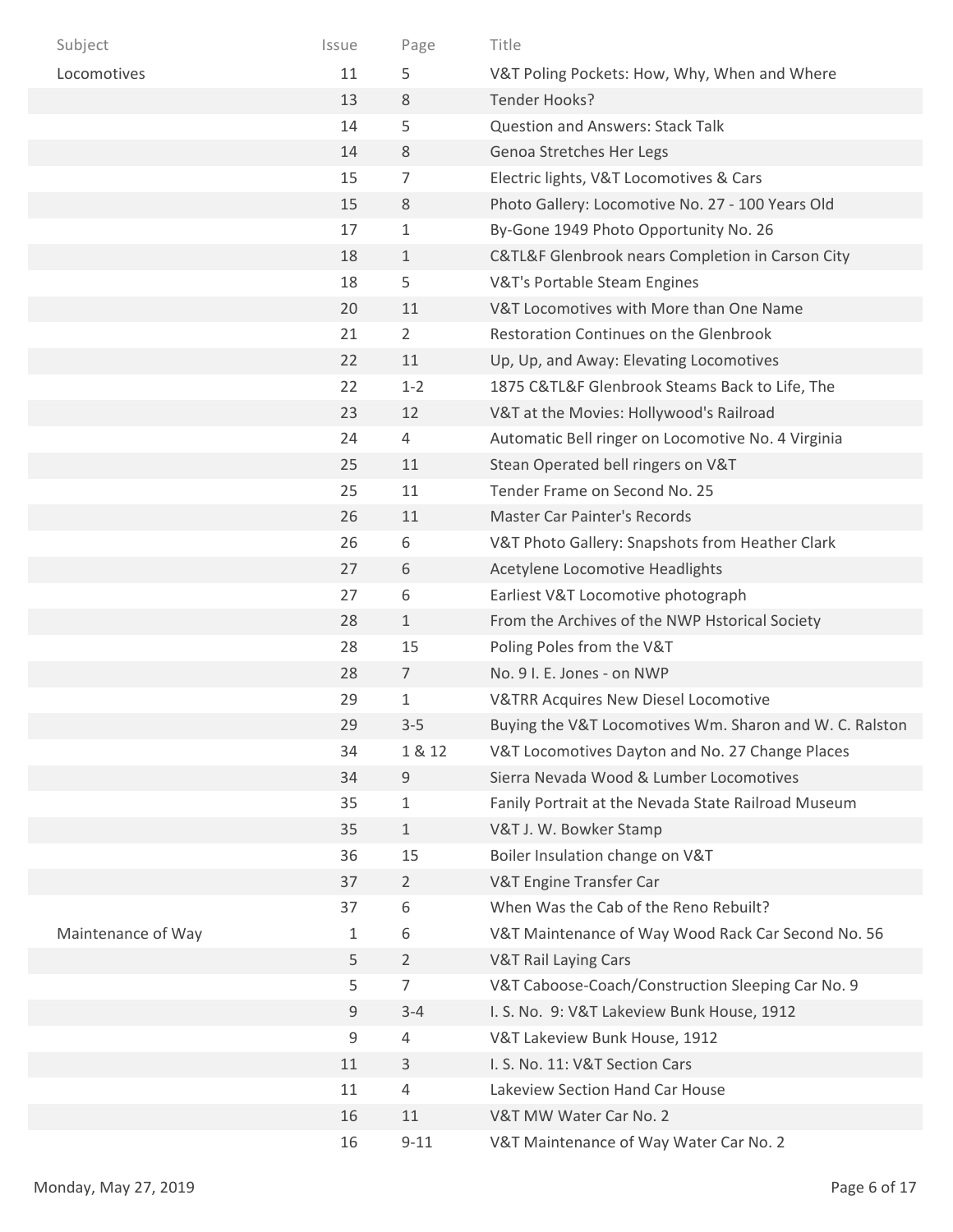| Subject            | Issue | Page           | Title                                                              |
|--------------------|-------|----------------|--------------------------------------------------------------------|
| Maintenance of Way | 17    | 7              | <b>V&amp;T Road Crossing Signs</b>                                 |
|                    | 17    | 8              | <b>Houses of Mound House</b>                                       |
|                    | 20    | $\overline{4}$ | Snow Fighting on the V&T - the Winter of 1916 and 1917             |
|                    | 21    | 1              | V&T's Elusive Reno to Carson City Track Profile Circa 1875,<br>The |
|                    | 21    | 12             | Minden Branch rails                                                |
|                    | 22    | 2              | V&T Derrick MW No. 50 Kits                                         |
|                    | 22    | 9              | Types of track joints in V&T track                                 |
|                    | 23    | 10             | V&T Signs and Signage                                              |
|                    | 23    | 9              | Three-way switches on the V&T                                      |
|                    | 24    | 12             | V&T MW No. 53: A Work in Progress at NSRM, Carson City             |
|                    | 24    | $5-6$          | I. S. No. 24: V&T MW Water Car No. 2                               |
|                    | 25    | 11             | Early Rail Lenghts on V&T                                          |
|                    | 28    | 15             | Date Nails on the V&T                                              |
|                    | 29    | 6              | Mound House Windmill, The                                          |
|                    | 32    | $\overline{7}$ | V&T MW Cook & Dining Car No. 8                                     |
|                    | 35    | 12             | Scraping the V&T in 1950                                           |
| Mills              | 9     | 5              | Yerington Smelter: A Total Bust                                    |
|                    | 13    | $\mathbf 1$    | BLM Recommends Razing Comstock Merger Mill on<br>American Flat!    |
|                    | 14    | $\mathbf 1$    | Death to United Comstock Merger Mill on America Flat               |
|                    | 20    | 11             | Charles Butters Mill Tramway                                       |
|                    | 21    | $6 - 9$        | Mexican Mill, Carson River, Mile Post 34                           |
|                    | 22    | $\overline{2}$ | <b>Comstock Mill on American Flat</b>                              |
|                    | 22    | $5-8$          | Morgan Mill, Carson River, Mile Post 34.7                          |
|                    | 23    | $5 - 8$        | Brunswick Mill, Carson River, Mile Post 35.9                       |
|                    | 24    | 1              | American Flat Mill Website                                         |
|                    | 24    | $7 - 10$       | Merrimac Mill, Carson River, Mile Post 36.6                        |
|                    | 25    | $7 - 10$       | Vivian Mill, Carson River, Mile Post 38.0                          |
|                    | 26    | $7 - 10$       | Santiago Mill, Mile Post 38.4                                      |
|                    | 27    | $9 - 10$       | The Carson River Mills: What Have We Learned So Far?               |
|                    | 28    | $11 - 14$      | Eureka Mill, Carson River, Mile Post 39.1                          |
|                    | 29    | $11 - 14$      | Eureka Mill, Carson River, Mile Post 39.1                          |
|                    | 31    | 6              | Two Different Mexican Mills Arial Tramways                         |
|                    | 34    | $\overline{2}$ | American Flat Documentary Released                                 |
| Mines              | 8     | $5-8$          | I. S. No. 8: Ophir Mine, Virginia City                             |
|                    | 16    | $5 - 8$        | I. S. No. 16: Combination Shaft, Virginia City                     |
|                    | 23    | 11             | Modeling Gold Hill circa 1873-1877 in West Virginia                |
|                    | 28    | 15             | How many different ore cars?                                       |
|                    | 29    | 10             | V&T Use of Mine Tailings                                           |
|                    | 30    | $7 - 10$       | Union Consolidated Mine, Virginia City                             |
|                    | 31    | 7              | Scales at Scales: A Minor V&T Mystery, The                         |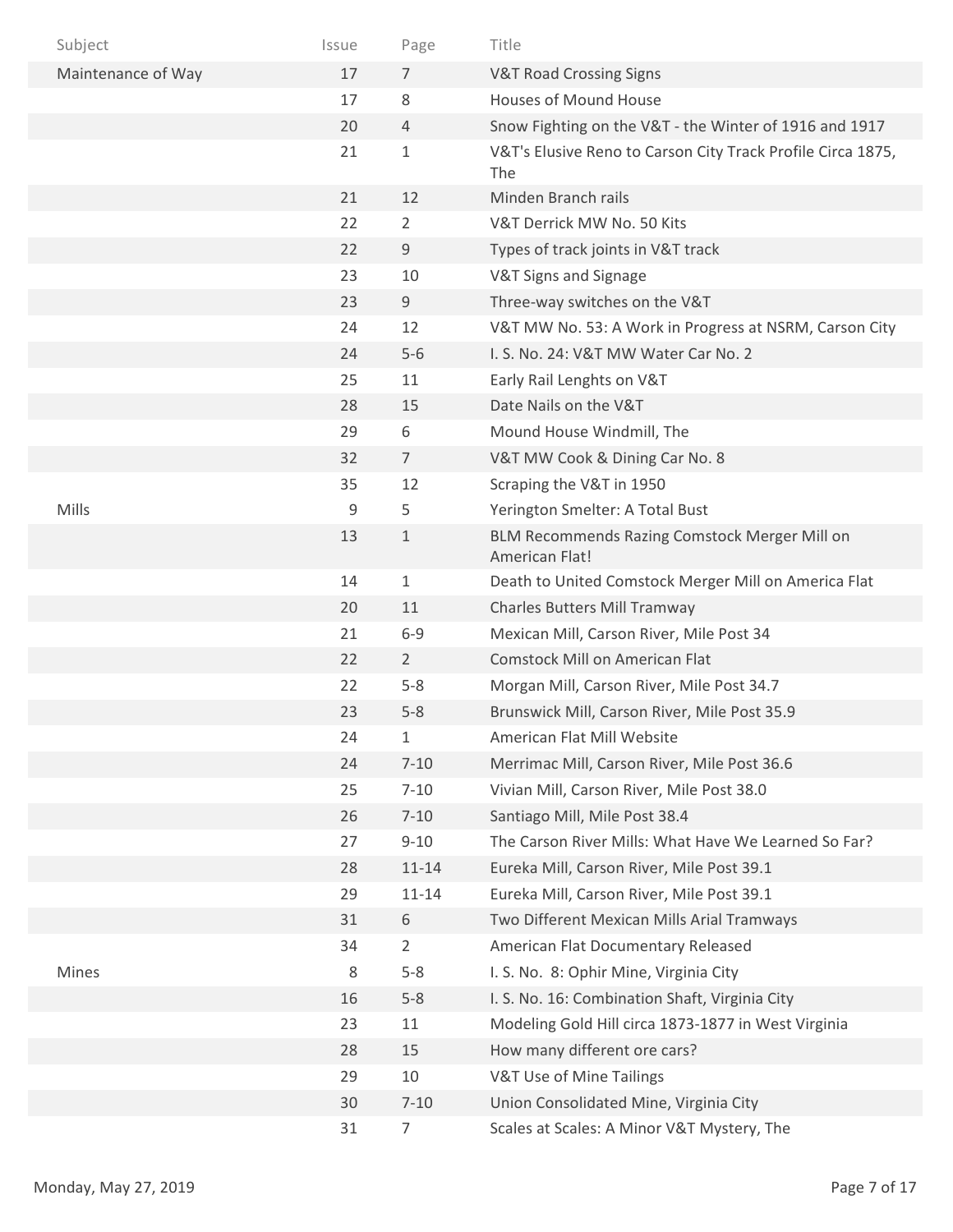| Subject       | Issue | Page           | Title                                                           |
|---------------|-------|----------------|-----------------------------------------------------------------|
| <b>Mines</b>  | 33    | 16             | Gold Hill Taking Shape in West Virginia                         |
| Miscellaneous | 6     | $\overline{2}$ | For V&T Modelers                                                |
|               | 6     | 5              | Researching Closer: Debunking Some Myths                        |
|               | 12    | 12             | V&T Photo Gallery Submitted by our Readers                      |
|               | 13    | $\mathbf{1}$   | New Highway Art in Carson City                                  |
|               | 14    | $\mathbf{1}$   | Carson City, in a simpler time                                  |
|               | 14    | 8              | Hungery?                                                        |
|               | 15    | 2              | In the News                                                     |
|               | 15    | $\overline{2}$ | Mark Twain Bookstore Closes                                     |
|               | 17    | 2              | In Other News                                                   |
|               | 17    | $\overline{7}$ | Nevada State Seal                                               |
|               | 18    | $\overline{2}$ | V&T Models in the Works                                         |
|               | 19    | 6              | Late for School on the Morning Mound House-Carson City<br>Train |
|               | 19    | 8              | <b>V&amp;T Modeling Challenges</b>                              |
|               | 20    | 11             | Existing Equipment-Longest Service on V&T                       |
|               | 21    | $\overline{2}$ | <b>Comstock History Center's New Days</b>                       |
|               | 22    | 10             | Pages from the Past: 140 Years Ago in Virginia City             |
|               | 22    | 10             | Your Vehicle In Need of Repair? Take it to the V&T Shops!       |
|               | 22    | 9              | <b>Freight Train Speeds</b>                                     |
|               | 23    | 2              | Nevada State Route 342                                          |
|               | 24    | $\overline{2}$ | Down on the Narrow Gauge                                        |
|               | 25    | 12             | <b>V&amp;T Photo Gallery</b>                                    |
|               | 27    | 11             | V&T Photo Gallery: John Debo Galloway                           |
|               | 27    | 12             | My Interest In the V&T: How It All Got Started                  |
|               | 28    | 16             | Fire Burns through Historic Franktown                           |
|               | 28    | $\overline{2}$ | Down on the Narrow Gauge                                        |
|               | 28    | $\overline{2}$ | Nevada State Museum's 75th Anniversary                          |
|               | 28    | $8 - 9$        | V&T Photo Gallery: Wyman Evans, 1916                            |
|               | 29    | 15             | 1936 Ford Truck, Presumably Ex-V&T  But Where Are They<br>Now?  |
|               | 29    | 15             | Stewart Depot, Presumably Ex-V&T  But Where Are They<br>Now?    |
|               | 29    | $\overline{2}$ | 2017 V&T Calendar                                               |
|               | 29    | $\overline{2}$ | Wettest Nevada Winter On Record                                 |
|               | 30    | $11\,$         | V&T Photo Gallery: David J. Welch                               |
|               | 30    | 2              | Overheard on the Wires                                          |
|               | 31    | 6              | Beebe & Clegg V&T Book Editions                                 |
|               | 32    | 12             | <b>V&amp;T Photo Gallery</b>                                    |
|               | 32    | 15             | U.S. Post Offices Located Along the V&T                         |
|               | 32    | 15             | Wells Fargo & Company Express Offices Along the V&T             |
|               | 32    | 16             | V&T Deltiology: Collecting and Studying V&T Postcards           |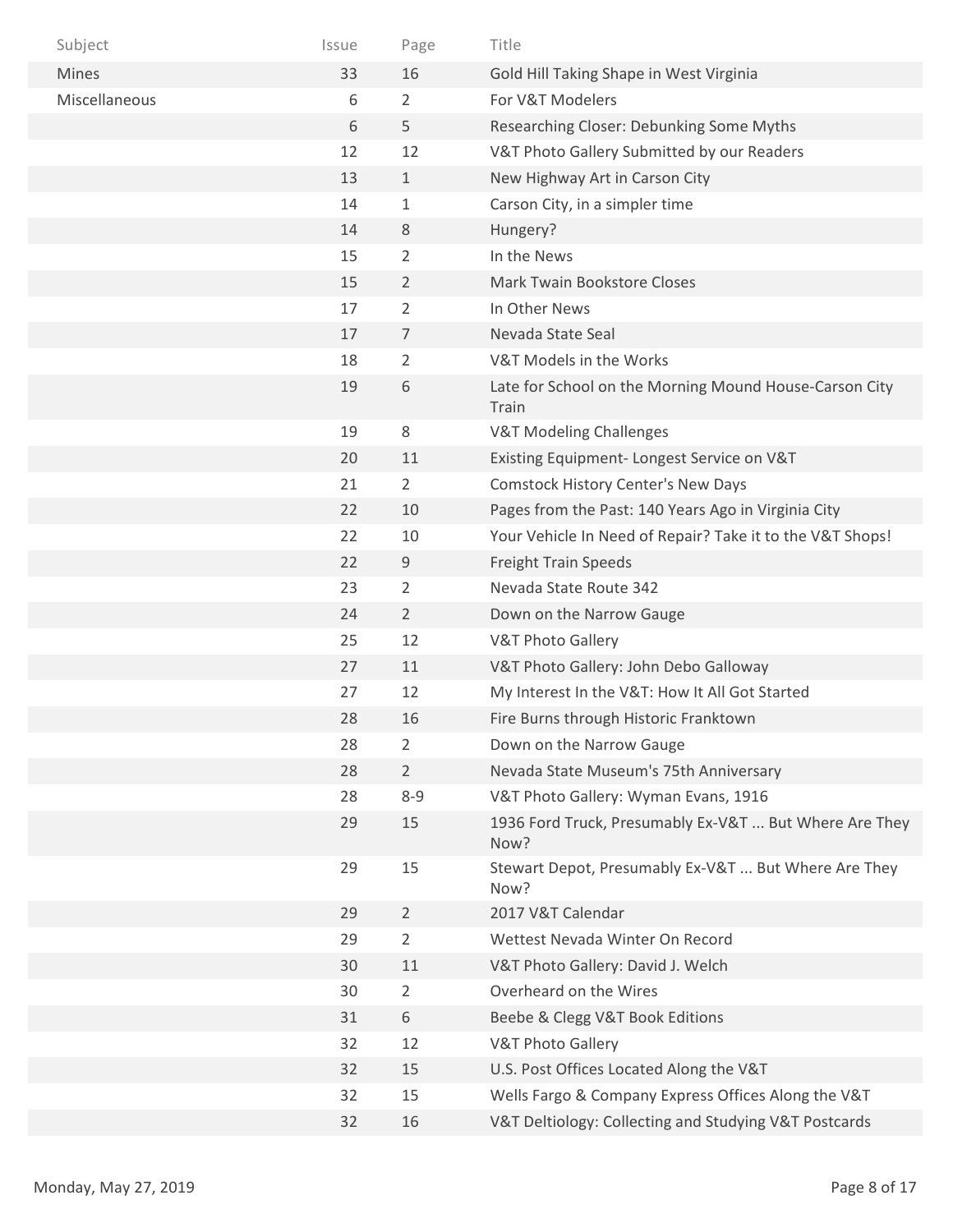| Subject           | Issue   | Page           | Title                                                               |
|-------------------|---------|----------------|---------------------------------------------------------------------|
| Miscellaneous     | 32      | 2              | New in Print, 2017 Calendar                                         |
|                   | 32      | 8              | Pages from the Past, from the Virginia Evening Chronicle            |
|                   | 33      | $11 - 13$      | Virginia-Truckee Transit Company: Buses to the Rescue               |
|                   | 33      | $\overline{2}$ | New V&T Calendar                                                    |
|                   | 34      | $10 - 11$      | Roy Graves Visits the Comstock                                      |
|                   | 34      | $\overline{2}$ | Hollywood's Railroads, Volume Two: Sierra Railroad                  |
|                   | 34      | $\overline{2}$ | Short Line Enterprise Story Volume 1:1966-1976, The                 |
|                   | 34      | $7 - 8$        | V&T and Western Union Telegraph, The                                |
|                   | 35      | $\mathbf{1}$   | V&T J. W. Bowker Stamp                                              |
|                   | 35      | 11             | Cerro Gordo in the News                                             |
|                   | 35      | 12             | V&T Song/Music                                                      |
|                   | 35      | $\overline{2}$ | Beebe and Clegg: Their Enduring Photographic Legacy                 |
|                   | 35      | $9 - 10$       | V&T Photo Gallery: Arthur Rothstein                                 |
|                   | 36      | $11 - 12$      | Gold Hill's Central School, 1875-1940                               |
|                   | 36      | 16             | Robert C. Gray: Longest Continuous Reader of Trains<br>Magazine?    |
|                   | 36      | $\overline{2}$ | <b>V&amp;T Rails to Trails</b>                                      |
|                   | 37      | 1,16           | Casting Call: Recreating Promontory? Call the V&T!                  |
|                   | 37      | 13             | Celebrating Reno's 150th                                            |
|                   | 37      | $14 - 15$      | V&T RPO Clerk William "Alex" Wilson                                 |
|                   | 37      | $\overline{2}$ | <b>Forthcoming Talk</b>                                             |
|                   | 37      | $\overline{2}$ | V&T 2019 Calendar                                                   |
|                   | 38      | $11 - 12$      | V&T Photos Gallery: Kenneth W. Yeo                                  |
|                   | 38      | $13 - 14$      | Plaques and Monuments of Gold Hill's Glory                          |
| <b>Motor Cars</b> | 1       | 5              | Save the Dates                                                      |
|                   | 2       | $\mathbf{1}$   | Restored V&T McKeen Car Makes Its Debut!                            |
|                   | 5       | 2              | Edwards motor car delivered to V&TRR                                |
|                   | 6       | $\overline{2}$ | <b>Edwards Motorcar Restoration Underway</b>                        |
|                   | 9       | $\overline{2}$ | McKeen Car Makes the Cut                                            |
|                   | 12      | $\overline{2}$ | V&T McKeen Motor Car No. 22                                         |
|                   | 21      | 12             | McKeen Car moved to Douglas County                                  |
|                   | 24      | 4              | V&T Motor Car No. 99 Bell Source                                    |
|                   | 26      | $\mathbf{1}$   | Old Friends Reunite                                                 |
| <b>Movies</b>     | $\,8\,$ | 9              | V&T at the Movies: McLintock!                                       |
|                   | 9       | 6              | V&T at the Movies: Young Tom Edison                                 |
|                   | 12      | 10             | V&T at the Movies: The Wild Wild West                               |
|                   | 14      | $\overline{7}$ | <b>V&amp;T Scenes in Movies</b>                                     |
|                   | 18      | $\overline{7}$ | V&T at the Movies: Last Train from Gun Hill                         |
|                   | 22      | 12             | V&T at the Movies: The Cheyenne Social Club                         |
|                   | 30      | $\mathbf{1}$   | Fifty-five Years Ago, Hollywood's V&T Equipment Was Still in<br>Use |
|                   | 35      | $\overline{2}$ | Short Line Enterprises Story Volume 2: 1977-1988, The               |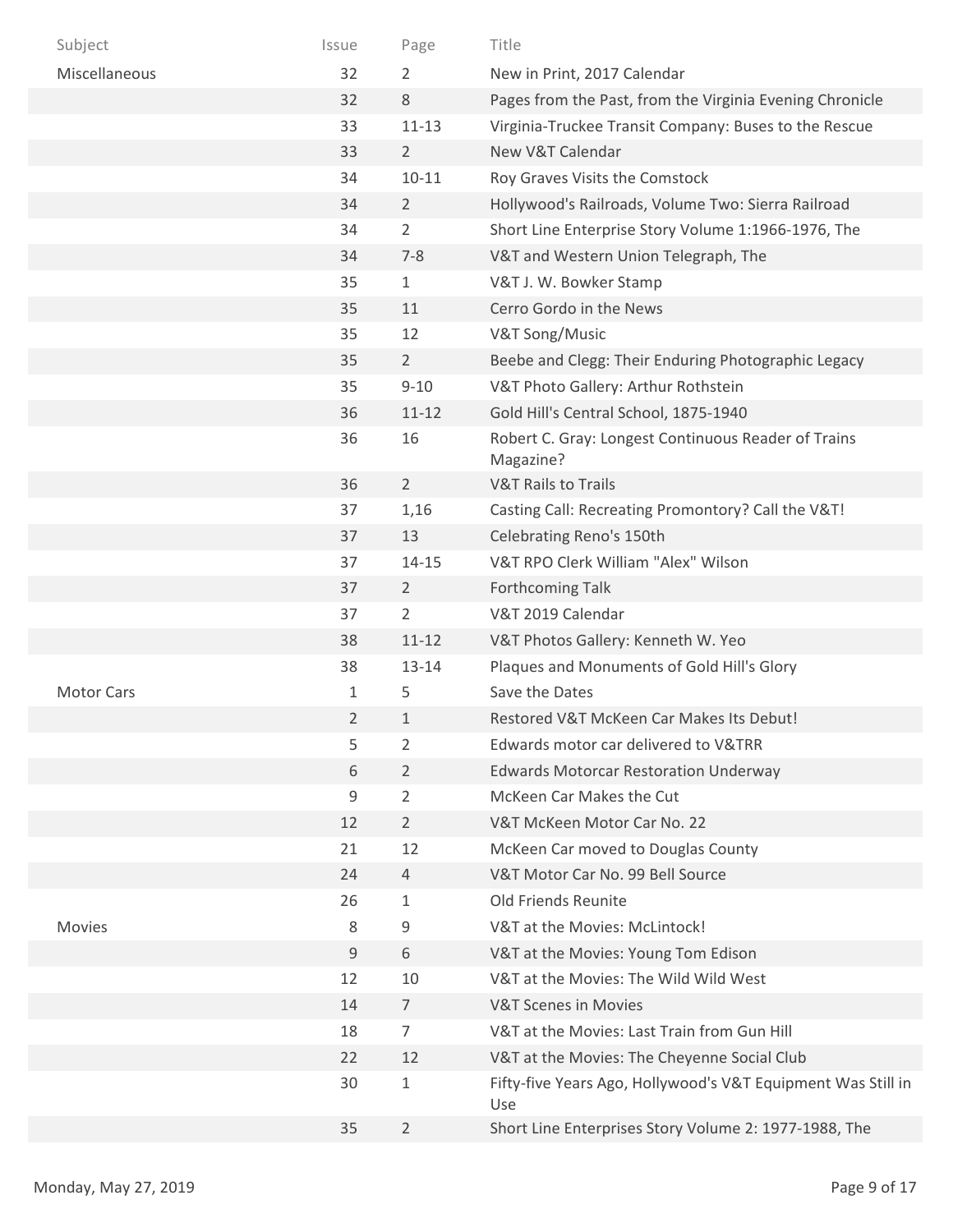| Subject           | Issue          | Page           | Title                                                                    |
|-------------------|----------------|----------------|--------------------------------------------------------------------------|
| NSRM, Carson City | 1              | 2              | Next Project at NSRM                                                     |
|                   | 6              | $\overline{2}$ | NSRM 2011 Symposium Dates                                                |
|                   | $\overline{7}$ | $\mathbf 1$    | New Exhibits at the Nevada State Railroad Museum!                        |
|                   | 10             | $\mathbf{1}$   | Nevada State Railroad Museum News                                        |
|                   | 19             | $\mathbf{1}$   | NSRM's Nevada 150th Railfair, July 4-6                                   |
|                   | 19             | $\overline{2}$ | Nevada State Railroad Museum                                             |
|                   | 22             | $1 - 2$        | 1875 C&TL&F Glenbrook Steams Back to Life, The                           |
|                   | 23             | $1 - 2$        | NSRM Restoring Flat Car Built by V&T                                     |
|                   | 24             | 12             | V&T MW No. 53: A Work in Progress at NSRM, Carson City                   |
|                   | 25             | $\mathbf{1}$   | Gibson Collection of V&T Models Donated to NSRM in<br><b>Carson City</b> |
|                   | 25             | $\overline{2}$ | <b>NSRM Director</b>                                                     |
|                   | 26             | $\mathbf{1}$   | Old Friends Reunite                                                      |
|                   | 27             | $\overline{2}$ | Dan Thielen Returns to NSRM in Carson City                               |
|                   | 29             | $\mathbf{1}$   | NSRM Continues Work on Stabilizing the V&T's Oldest Car                  |
|                   | 29             | 16             | Work In Progress at NSRM in Carson City                                  |
|                   | 31             | $\mathbf{1}$   | <b>V&amp;T Commission</b>                                                |
|                   | 35             | $\mathbf 1$    | Fanily Portrait at the Nevada State Railroad Museum                      |
|                   | 35             | 16             | New NSRM Exhibit of the Gibson-Richardson V&T Models                     |
|                   | 38             | $\overline{2}$ | New At Nevada State Railroad Museum                                      |
| Obituaries        | 5              | 8              | Richard C. Datin, Jr., 1929-2011                                         |
|                   | 9              | $\overline{2}$ | End of the Line - J. A. Zalac                                            |
|                   | 10             | $\overline{2}$ | End of the Line - F. L. Slater, Jr.                                      |
|                   | 11             | $\overline{2}$ | End of the Line - R. Engels                                              |
|                   | 14             | 2              | End of the Line - A. S. Harvey                                           |
|                   | 14             | 2              | End of the Line - J. C. Dunn                                             |
|                   | 14             | $\overline{2}$ | End of the Line - J. G. Poulton                                          |
|                   | 15             | $\overline{2}$ | End of the Line - J. R. Ayres                                            |
|                   | 15             | $\overline{2}$ | End of the Line - P. A. Larquier                                         |
|                   | 18             | $\overline{2}$ | End of the Line - Ronald G. Steiner                                      |
|                   | 21             | $\overline{2}$ | End of the Line - John R. Gibson                                         |
|                   | 24             | $\overline{2}$ | End of the Line - Mrs. John R. (Margie) Gibson                           |
|                   | 25             | $\overline{2}$ | End of the Line - Dr Steve Cram                                          |
|                   | 25             | $\overline{2}$ | End of the Line - Olof C. Malmquist                                      |
|                   | 26             | 2              | End of the Line - Karl R. Koening                                        |
|                   | 26             | $\overline{2}$ | End of the Line - Russell Tanner                                         |
|                   | 28             | $\overline{2}$ | End of the Line - Ardelle Gray                                           |
|                   | 30             | 12             | End of the Line: Arthur L. Lloyd                                         |
|                   | 30             | 12             | End of the Line: Douglas C. Richter                                      |
|                   | 30             | 12             | End of the Line: Phillips C. Kauke                                       |
|                   | 31             | 2              | End of the Line - Douglas B. Morgan                                      |
|                   | 32             | $\overline{2}$ | End of the Line - John J. Muzio Jr.                                      |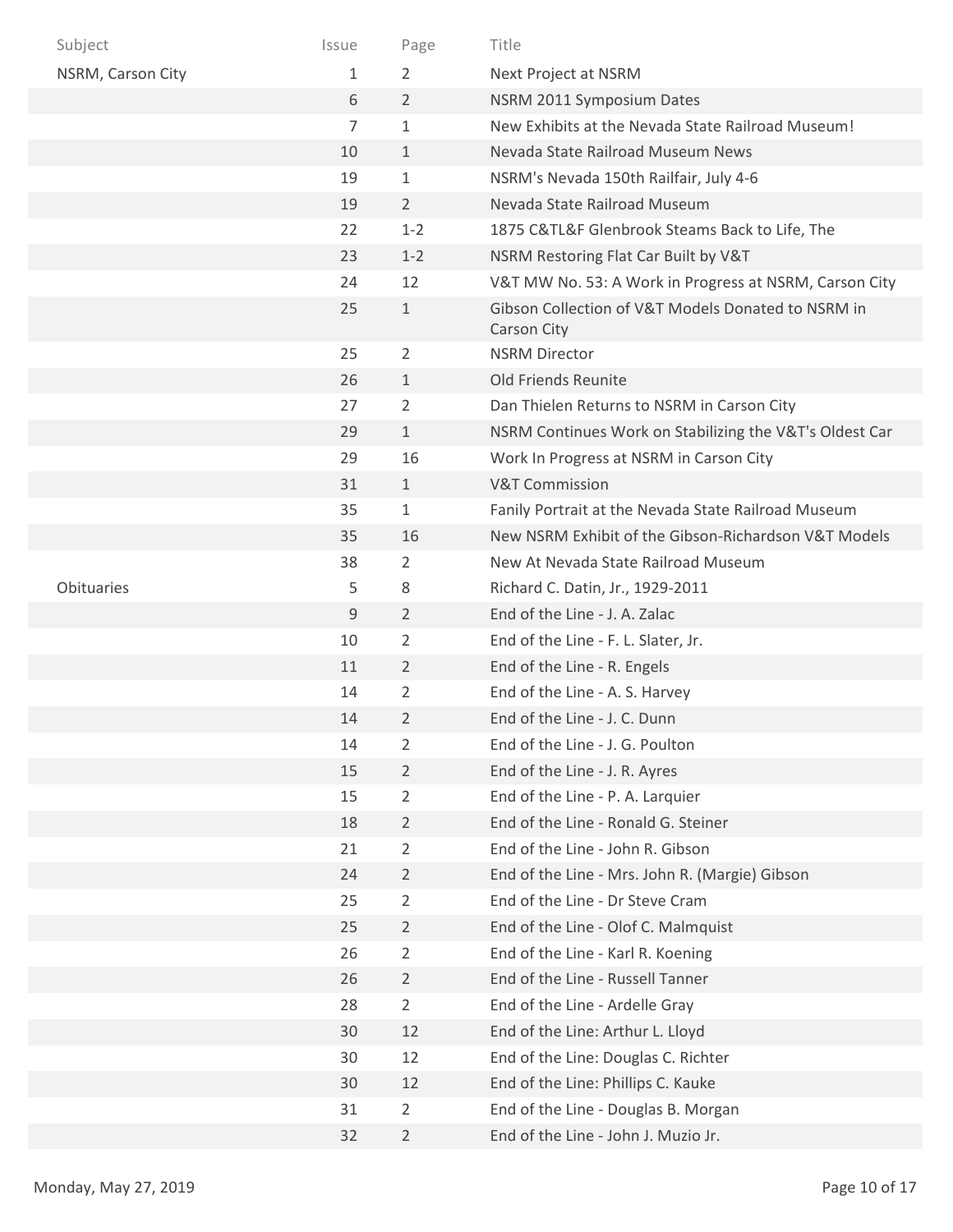| Subject          | Issue          | Page           | Title                                                                                          |
|------------------|----------------|----------------|------------------------------------------------------------------------------------------------|
| Obituaries       | 33             | 2              | End of the Line: Diana Kathleen Draper (Mrs. Clark Nary)                                       |
|                  | 33             | $\overline{2}$ | End of the Line: Janes Bradford Vail III                                                       |
|                  | 34             | $\overline{2}$ | End of the Line: Burton Y. Anderson                                                            |
|                  | 34             | $\overline{2}$ | End of the Line: John R. Snell                                                                 |
|                  | 34             | $\overline{2}$ | End of the Line: Klaus A. Brandt                                                               |
|                  | 34             | 2              | End of the Line: Marguerite Coony "Margie" Datin                                               |
|                  | 36             | $\overline{2}$ | End of the Line: Howland Foster                                                                |
|                  | 37             | $\overline{2}$ | End of the Line: Phillip Irving Earl                                                           |
|                  | 38             | 1, 16          | Visionary Robert C. Gray Dies at 97: He made the V&T<br>Happen                                 |
|                  | 38             | $\overline{2}$ | End of the Line - Calvin Charles Tinkham                                                       |
|                  | 38             | $\overline{2}$ | End of the Line - Robert Dean Wood                                                             |
| Officers         | 11             | $6 - 7$        | Early Officials of the V&T: Who Are These Men?                                                 |
|                  | 13             | $\overline{2}$ | New in Print                                                                                   |
| <b>Officials</b> | 31             | $\overline{2}$ | V&T General Superintendent Henry M. Yerington: A Family<br>Album                               |
|                  | 35             | 11             | Cerro Gordo in the News                                                                        |
|                  | 35             | $\overline{2}$ | Bonanza King: John Mackay and the Battle Over the<br>Greatest Riches in the American West, The |
|                  | 36             | 13-14          | Alexander M. Ardery: 50 Year V&T Vetetan                                                       |
|                  | 38             | 15             | Isaac E. James                                                                                 |
|                  | 38             | 8              | Pages from the Past: 40 Years Ago Yerington Started                                            |
| Passenger Cars   | 1              | 5              | Inside the V&T Kimball Coaches                                                                 |
|                  | $\mathbf{1}$   | 5              | No. 3 Coach                                                                                    |
|                  | 1              | 5              | No. 4 Coach                                                                                    |
|                  | 3              | 6              | No. 9 Caboose-Coach                                                                            |
|                  | 3              | 6              | V&T Caboose-Coach No. 9                                                                        |
|                  | $\overline{4}$ | 4              | Winter Passenger Train Cars                                                                    |
|                  | $\overline{4}$ | 7              | No. 10 Caboose-Coach                                                                           |
|                  | $\overline{4}$ | 7              | V&T Caboose-Coaches Nos. 9 & 10                                                                |
|                  | $\overline{4}$ | 8              | No. 23 Mail & Baggage                                                                          |
|                  | $\overline{7}$ | $\overline{7}$ | Combination Car No. 20, Interior                                                               |
|                  | 8              | 10             | Photo of Mail & Baggage No. 2                                                                  |
|                  | 9              | 8              | The Gold Coast on the V&T                                                                      |
|                  | 11             | $\overline{2}$ | V&T Gains Use of Mail & Baggage Car No. 13                                                     |
|                  | 12             | $\overline{2}$ | New Society Exhibit Panels in V&T 13                                                           |
|                  | 12             | $7 - 9$        | I. S. No. 12: The Mail Moves by Rail                                                           |
|                  | 14             | $3 - 4$        | I. S. No. 14: V&T Passenger Cars Nos. 1 and 2, circa 1935                                      |
|                  | 14             | 4              | Express No. 1 and Mail & Baggage No. 2                                                         |
|                  | 14             | 5              | Lightning Express Rolls Again                                                                  |
|                  | 14             | $\overline{7}$ | Photos of V&T unloading the U.S. Mail                                                          |
|                  | 15             | $\overline{7}$ | Electric lights, V&T Locomotives & Cars                                                        |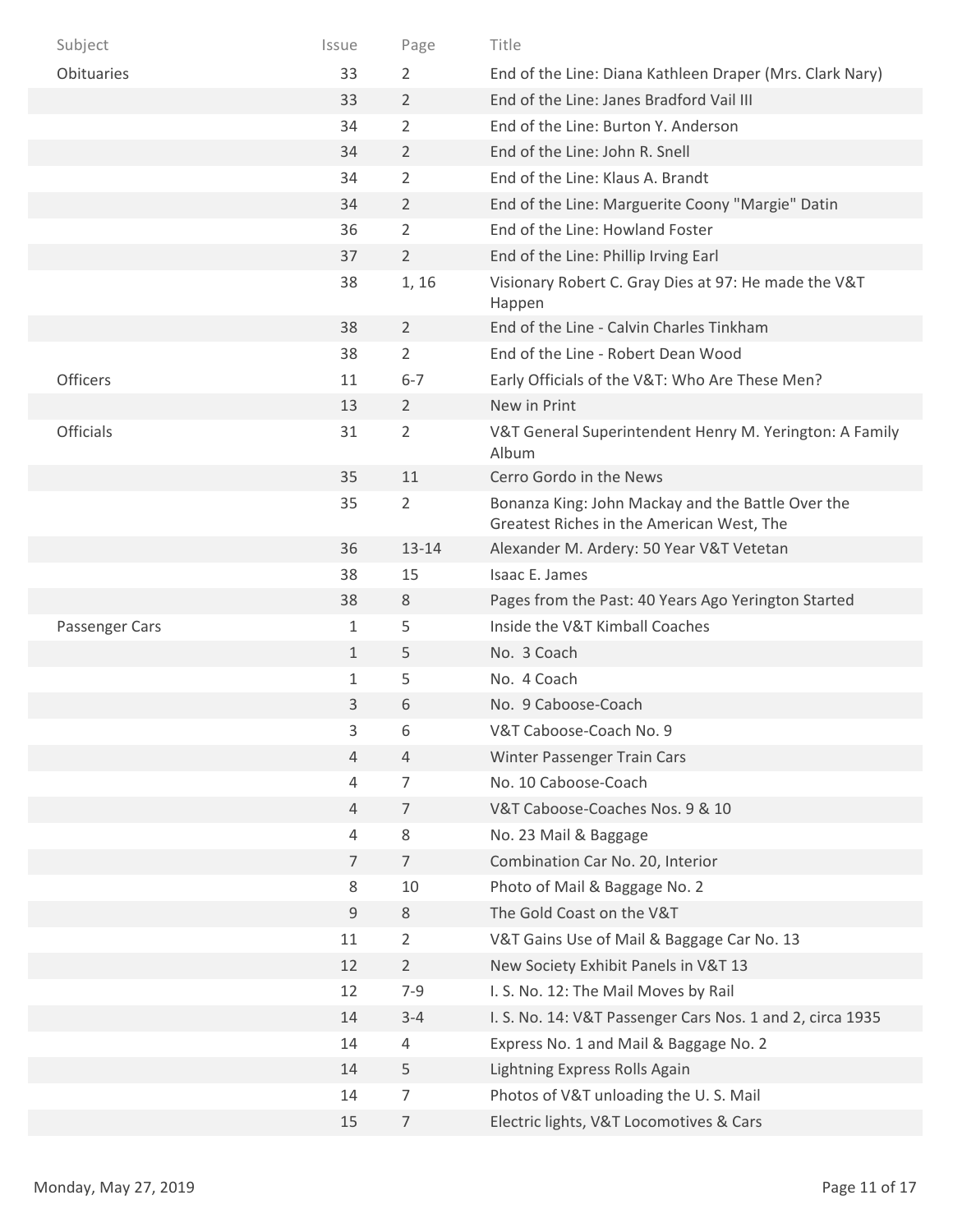| Subject                        | Issue          | Page           | Title                                                          |
|--------------------------------|----------------|----------------|----------------------------------------------------------------|
| Passenger Cars                 | 15             | 7              | Framed Notices in Passenger Cars                               |
|                                | 20             | 11             | Clerestory Windows in the Julia Bulette                        |
|                                | 20             | 12             | <b>Casting Resin Parts</b>                                     |
|                                | 20             | $5 - 7$        | I. S. No. 20: V&T Passenger-Smoker-Baggage No. 20              |
|                                | 20             | 7              | Passenger-Smoker-Baggage No. 20                                |
|                                | 21             | $3 - 5$        | I. S. No. 21: V&T Express & Mail No. 20/21                     |
|                                | 21             | 5              | V&T Express & Mail No. 20/21                                   |
|                                | 23             | $\mathbf{1}$   | V&T's 20-Year Mid-Day Layover at Minden: 1928-1950             |
|                                | 23             | 9              | Marker Lamp brackets                                           |
|                                | 24             | $\overline{4}$ | V&T Train Robbery February 20, 1894                            |
|                                | 25             | 11             | Photos of Caboose-Coach No. 7 and 8                            |
|                                | 25             | 6              | Painting V&T Passenger Cars                                    |
|                                | 26             | $\mathbf{1}$   | Progress Continues on Restortion                               |
|                                | 26             | 11             | <b>Master Car Painter's Records</b>                            |
|                                | 26             | 2              | Your Dues at Work                                              |
|                                | 26             | 6              | V&T Photo Gallery: Snapshots from Heather Clark                |
|                                | 27             | 1 & 12         | Only One Chance to See Coach No. 19                            |
|                                | 28             | $\overline{4}$ | Stabilization of V&T Coach No. 17                              |
|                                | 29             | $\mathbf 1$    | NSRM Continues Work on Stabilizing the V&T's Oldest Car        |
|                                | 29             | 10             | Difference between old and new Car-Siding Material             |
|                                | 29             | 10             | Knowing When V&T Cars Where Resided                            |
|                                | 29             | 10             | V&T Spear coal stoves                                          |
|                                | 29             | 10             | Wire Nails, Introduction and V&T Use                           |
|                                | 30             | 12             | Water Both Cleaned and Cooled                                  |
|                                | 31             | $3 - 5$        | I. S. No 31: V&T Caboose-Coach No. 7                           |
|                                | 31             | 5              | Caboose - Coach No. 7                                          |
|                                | 32             | $5 - 7$        | I. S. No 32: V&T MW Cook & Dining Car No. 8                    |
|                                | 33             | 15             | Oil Cloth Ceilings                                             |
|                                | 33             | $3 - 6$        | I. S. No 33: V&T Combination No. 16                            |
|                                | 33             | 6              | V&T Combination No. 16                                         |
|                                | 34             | $3 - 6$        | I. S. No 34: V&T Combination No. 15                            |
|                                | 34             | 6              | V&T Combination No. 15                                         |
|                                | 36             | $\overline{2}$ | V&T Coach No. 17: From Promontory to Carson City, 150<br>Years |
|                                | 37             | $14 - 15$      | V&T RPO Clerk William "Alex" Wilson                            |
| Publications                   | 15             | 2              | New Arcadia Publishing Book                                    |
| <b>Questions &amp; Answers</b> | 1              | $\overline{2}$ | Overheard on the Wires                                         |
|                                | $\overline{2}$ | $\overline{2}$ | Overheard on the Wires                                         |
|                                | $\overline{2}$ | $\overline{2}$ | We Get Questions                                               |
|                                | 3              | 5              | More Questions                                                 |
|                                | 5              | 6              | We Get Questions                                               |
|                                | 8              | 10             | Newsletter No. 7 We Got Mail: Q's & A's                        |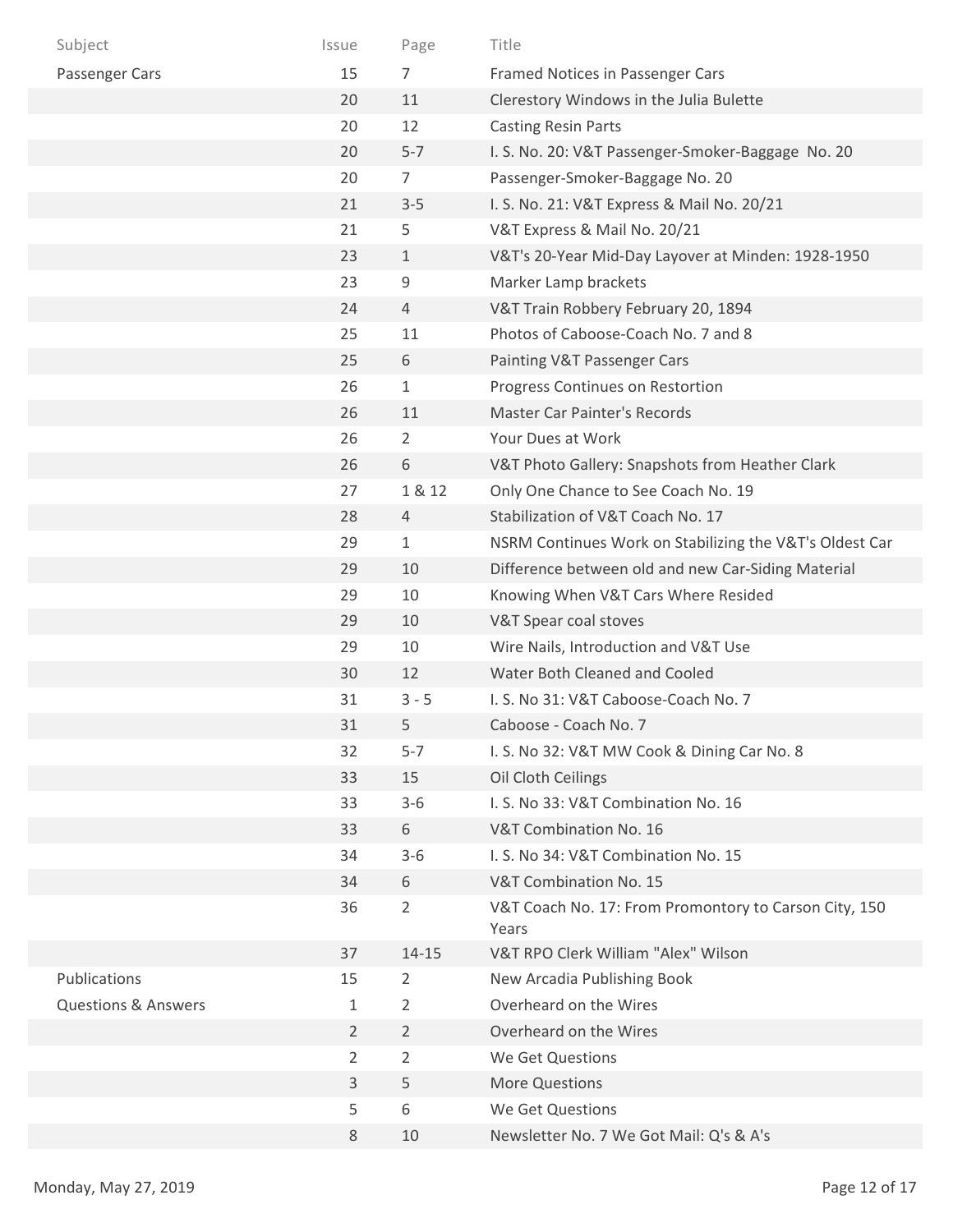| Subject                        | Issue          | Page           | Title                                                                          |
|--------------------------------|----------------|----------------|--------------------------------------------------------------------------------|
| <b>Questions &amp; Answers</b> | 14             | 7              | We get Mail: Our Readers Write                                                 |
|                                | 15             | $\overline{7}$ | We Get Mail: Our Readers Write                                                 |
|                                | 17             | 7              | We Get Mail                                                                    |
|                                | 22             | 9              | Empire vs. Empire City community name                                          |
| Reconstruction                 | $\overline{2}$ | 5              | Preliminary Work Underway to Re-Open the "E" Street<br>Tunnel                  |
|                                | 4              | $\overline{2}$ | "E" Street Tunnel construction documents completed                             |
|                                | 4              | $\overline{2}$ | <b>Story County Sales Tax Vote</b>                                             |
|                                | 5              | $\mathbf{1}$   | V&T's new "E" Street Tunnel                                                    |
|                                | 6              | $\overline{2}$ | "E" Street Tunnel Bidder's Prequalification                                    |
|                                | $\overline{7}$ | $\mathbf{1}$   | Rebuilding Tunnel No. 6                                                        |
|                                | 8              | $\mathbf{1}$   | "E" Street Tunnel                                                              |
|                                | 13             | $\overline{2}$ | Old West Film Locale in Virginia City?                                         |
|                                | 17             | $\mathbf{1}$   | Storey County Budget Includes V&T Projects                                     |
| Shippers                       | 1              | $3 - 4$        | Carson & Tahoe Lumber & Fluming Co.                                            |
|                                | $\overline{4}$ | $1 - 2$        | Merrimac Mill                                                                  |
|                                | 7              | 6              | Carson Box Factory                                                             |
|                                | 9              | $\overline{2}$ | <b>Our Members Write</b>                                                       |
|                                | 10             | $5-6$          | Pacific Wood, Lumber & Flume Company, Huffakers, Mile<br>Post 6.6              |
|                                | 16             | $\mathbf{1}$   | 107 Year Old V&T Industry to be Redeveloped in Minden                          |
|                                | 16             | 4              | Pages from the Past: Eureka Mill Railroad                                      |
|                                | 18             | 8              | Current Day Post Card Hunting, The Ophir Ore Dump                              |
|                                | 19             | $\overline{2}$ | Yellow Jacket Mine restoration by Comstock Foundation for<br>History & Culture |
|                                | 20             | $\overline{2}$ | Comstock Merger Mill to Bite the Dust                                          |
|                                | 22             | 2              | Comstock Mill on American Flat                                                 |
|                                | 22             | $5 - 8$        | Morgan Mill, Carson River, Mile Post 34.7                                      |
|                                | 22             | 9              | <b>Aerial Tramways</b>                                                         |
|                                | 23             | $5 - 8$        | Brunswick Mill, Carson River, Mile Post 35.9                                   |
|                                | 24             | $1\,$          | American Flat Mill Website                                                     |
|                                | 24             | $7 - 10$       | Merrimac Mill, Carson River, Mile Post 36.6                                    |
|                                | 26             | $7 - 10$       | Santiago Mill, Mile Post 38.4                                                  |
|                                | 27             | $9 - 10$       | The Carson River Mills: What Have We Learned So Far?                           |
|                                | 28             | $11 - 14$      | Eureka Mill, Carson River, Mile Post 39.1                                      |
|                                | 29             | $11 - 14$      | Eureka Mill, Carson River, Mile Post 39.1                                      |
|                                | 30             | $7 - 10$       | Union Consolidated Mine, Virginia City                                         |
|                                | 31             | 6              | Two Different Mexican Mills Arial Tramways                                     |
|                                | 31             | $7 - 8$        | Scales at Scales: A Minor V&T Mystery, The                                     |
|                                | 34             | $\mathsf g$    | Sierra Nevada Wood & Lumber Locomotives                                        |
| Trackage                       | 5              | 6              | Ground throw switches in Virginia City Yard                                    |
|                                | 13             | $6 - 7$        | V&T Long Siding, Mile Post 1.0                                                 |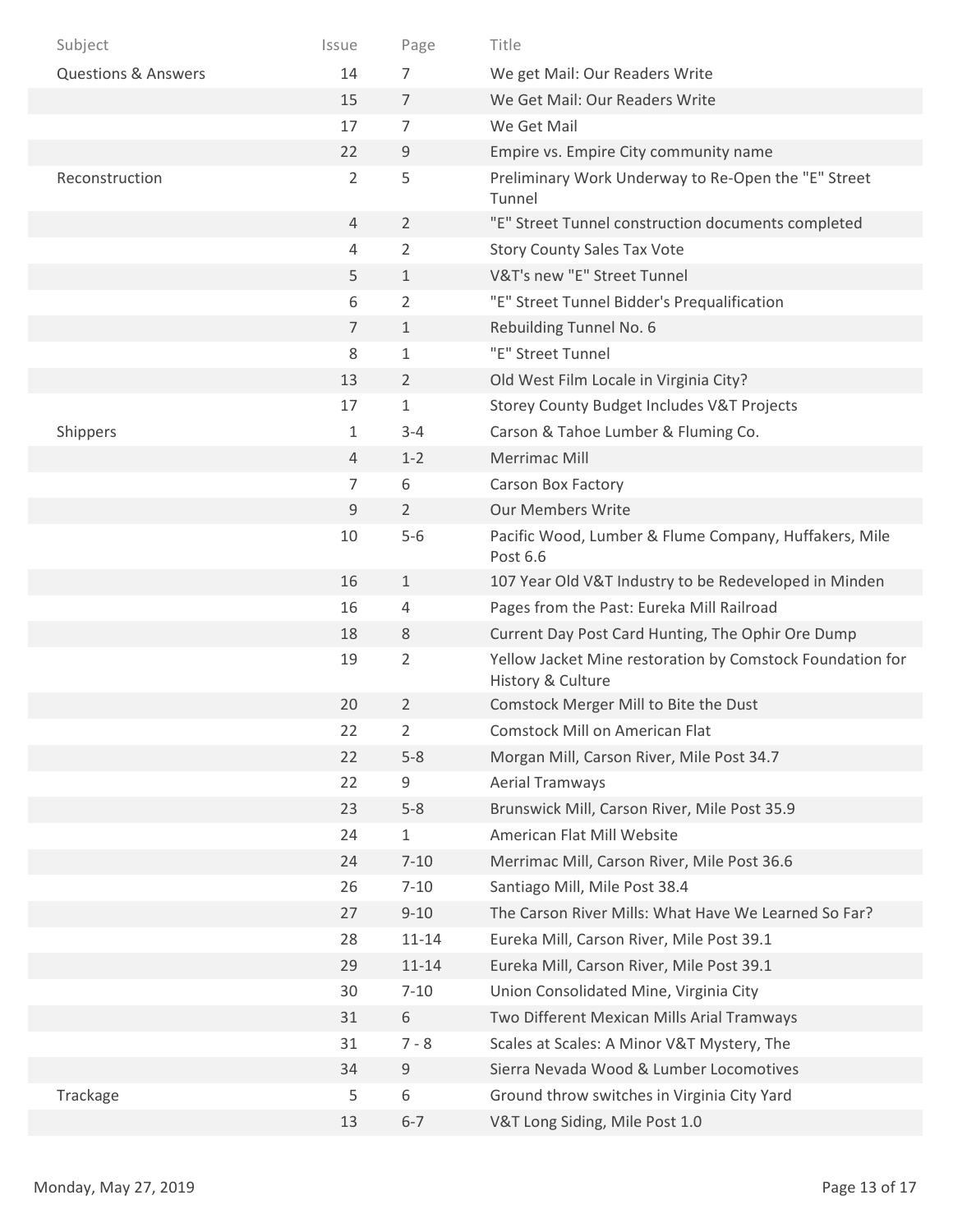| Subject                | Issue          | Page           | Title                                                              |
|------------------------|----------------|----------------|--------------------------------------------------------------------|
| Trackage               | 18             | $\mathbf{1}$   | Overman Track Rebuilt                                              |
|                        | 21             | $\mathbf{1}$   | V&T's Elusive Reno to Carson City Track Profile Circa 1875,<br>The |
|                        | 22             | 9              | Types of track joints in V&T track                                 |
|                        | 23             | 9              | Three-way switches on the V&T                                      |
|                        | 25             | 11             | Early Rail Lenghts on V&T                                          |
|                        | 26             | $1\,$          | One More Right-of-Way Encroachment                                 |
|                        | 26             | 11             | Switch Targets of Switch Stands                                    |
|                        | 26             | 12             | V&T Box Cars: There's One More Car!                                |
|                        | 27             | $\overline{2}$ | V&T Ahead of Its Time                                              |
|                        | 28             | 15             | Date Nails on the V&T                                              |
|                        | 29             | 10             | V&T Use of Mine Tailings                                           |
|                        | 38             | 15             | Inventive V&T Track work                                           |
| Turntables             | 5              | $3 - 4$        | I. S. No. 5: V&T Turntables - Part 1                               |
|                        | 6              | $3 - 4$        | I. S. No. 6: V&T Turntables - Part II                              |
|                        | 19             | 7              | Pages from the Past: The Carson City Turntable                     |
| <b>V&amp;TRR 1976-</b> | 4              | $\mathbf{1}$   | 2010 Season Concludes                                              |
|                        | 5              | $\overline{2}$ | Overheard on the Wires                                             |
|                        | $6\,$          | $\overline{2}$ | Overheard on the Wires                                             |
|                        | $\overline{7}$ | $\overline{2}$ | Overheard on the Wires                                             |
|                        | 9              | 2              | Worth Reading                                                      |
|                        | 10             | $\overline{2}$ | Overheard on the Wires                                             |
|                        | 11             | $\mathbf{1}$   | 2012 Memorial Day Weekend Snow                                     |
|                        | 12             | $\mathbf{1}$   | Marginal Progress on V&T Extension                                 |
|                        | 13             | $\mathbf{1}$   | BLM Recommends Razing Comstock Merger Mill on<br>American Flat!    |
|                        | 13             | $\overline{2}$ | 38th Season for Queen of the Short Lines                           |
|                        | 14             | $\overline{2}$ | New on the V&TRR                                                   |
|                        | 19             | $\overline{2}$ | V&T Railroad's 39th season                                         |
|                        | 20             | $\overline{2}$ | Nevada Commission for Reconstruction of the V&T                    |
|                        | 22             | $\overline{2}$ | V&TRR Begins its 40th Operating Season!                            |
|                        | 23             | 2              | V&T's 40th year of operation                                       |
|                        | 24             | $\overline{2}$ | V&TRR Celebrates its 40th Year                                     |
|                        | 25             | $\overline{2}$ | V&TRR Begins 41st Operating Season                                 |
|                        | 27             | $\overline{2}$ | In the News                                                        |
|                        | 28             | $\overline{2}$ | Hopes Dashed for Extension into Carson City                        |
|                        | 29             | $\mathbf 1$    | <b>V&amp;TRR Acquires New Diesel Locomotive</b>                    |
|                        | 29             | $\overline{2}$ | On the Revived V&TRR                                               |
|                        | 31             | $\mathbf 1$    | <b>V&amp;T Commission</b>                                          |
|                        | 31             | $\overline{2}$ | News of the V&TRR                                                  |
|                        | 32             | $\overline{2}$ | Revived V&TRR, The                                                 |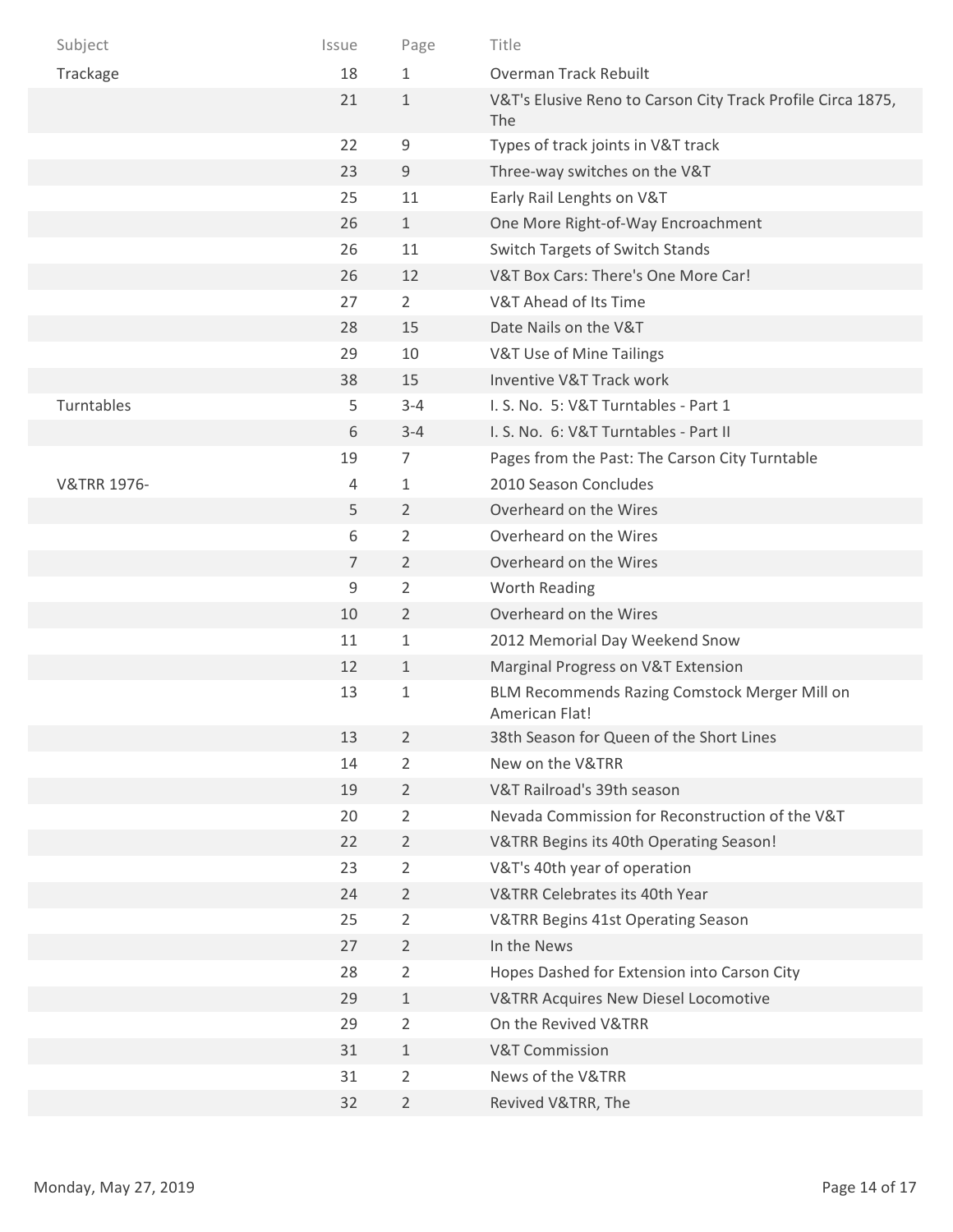| Subject                | Issue          | Page           | Title                                                             |
|------------------------|----------------|----------------|-------------------------------------------------------------------|
| <b>V&amp;TRR 1976-</b> | 33             | $\mathbf{1}$   | Virginia & Truckee Railroad: 150 Years Old and Still<br>Steaming! |
|                        | 33             | $\overline{2}$ | V&TRR: Queen of the Short Lines                                   |
|                        | 36             | 2              | V&TRR Candy Candy and Polar Express Trains                        |
|                        | 37             | $\overline{2}$ | <b>V&amp;T Daily Trains</b>                                       |
|                        | 38             | 1, 16          | Visionary Robert C. Gray Dies at 97: He made the V&T<br>Happen    |
|                        | 38             | $\overline{2}$ | V&T Railroad's New Season                                         |
| <b>V&amp;TRRHS</b>     | 1              | $\mathbf 1$    | Welcome!                                                          |
|                        | $\overline{2}$ | $\overline{2}$ | Pacific Coast Region, NMRA Convension                             |
|                        | 4              | $\overline{2}$ | First V&T History Conference - A Resounding Success!              |
|                        | $\overline{4}$ | 3              | V&T Historical Society 1st Annual History Conference              |
|                        | 5              | 2              | <b>Our Members Write</b>                                          |
|                        | 6              | $\overline{2}$ | Save the Dates                                                    |
|                        | $\overline{7}$ | $\overline{2}$ | An Appreciative Tip of the Hat                                    |
|                        | $\overline{7}$ | $\overline{2}$ | Seminar, Symposium or Conference? Which is it?                    |
|                        | 8              | 2              | New Published Works in Progress                                   |
|                        | 8              | $\overline{2}$ | Save the Dates                                                    |
|                        | 8              | $\overline{2}$ | Second V&T History Conference                                     |
|                        | 8              | 3              | Second Annual V&T Historical Society History Conference           |
|                        | 10             | $\overline{2}$ | Hot off the Presses                                               |
|                        | 11             | $\overline{2}$ | Third Annual V&T History Conference                               |
|                        | 12             | $\overline{2}$ | Included with This Newsletter                                     |
|                        | 12             | $\overline{2}$ | Society Moves to Carson City                                      |
|                        | 12             | 3              | Kent Kristiansson Captures the Third Annual History<br>Conference |
|                        | 14             | $\overline{2}$ | Annual V&TRRHS History Conference                                 |
|                        | 15             | 2              | An Appreciative Tip of the Hat                                    |
|                        | 15             | $\overline{2}$ | Forth Annual V&TRRHS History Conference                           |
|                        | 16             | $\overline{2}$ | 2013 History Conference                                           |
|                        | 16             | $\overline{2}$ | Mixed Bag                                                         |
|                        | 16             | $\overline{2}$ | <b>V&amp;TRRHS Fourth Anniversary</b>                             |
|                        | 16             | 3              | Fourth Annual History Conference                                  |
|                        | 17             | $\overline{2}$ | Call for Presenters                                               |
|                        | 18             | $\overline{2}$ | 2014 History Conference                                           |
|                        | 18             | $\overline{2}$ | V&T Telegraph Expands to 12-Pages                                 |
|                        | 19             | $\overline{2}$ | 2014 History Conference                                           |
|                        | 20             | 2              | 2014 History Conference                                           |
|                        | 20             | $\overline{2}$ | V&T Telegraph Expands to 12-Pages                                 |
|                        | 20             | 3              | Fifth Annual History Conference                                   |
|                        | 21             | $\overline{2}$ | 2015 History Conference                                           |
|                        | 21             | $\overline{2}$ | Annual Membership Renewals                                        |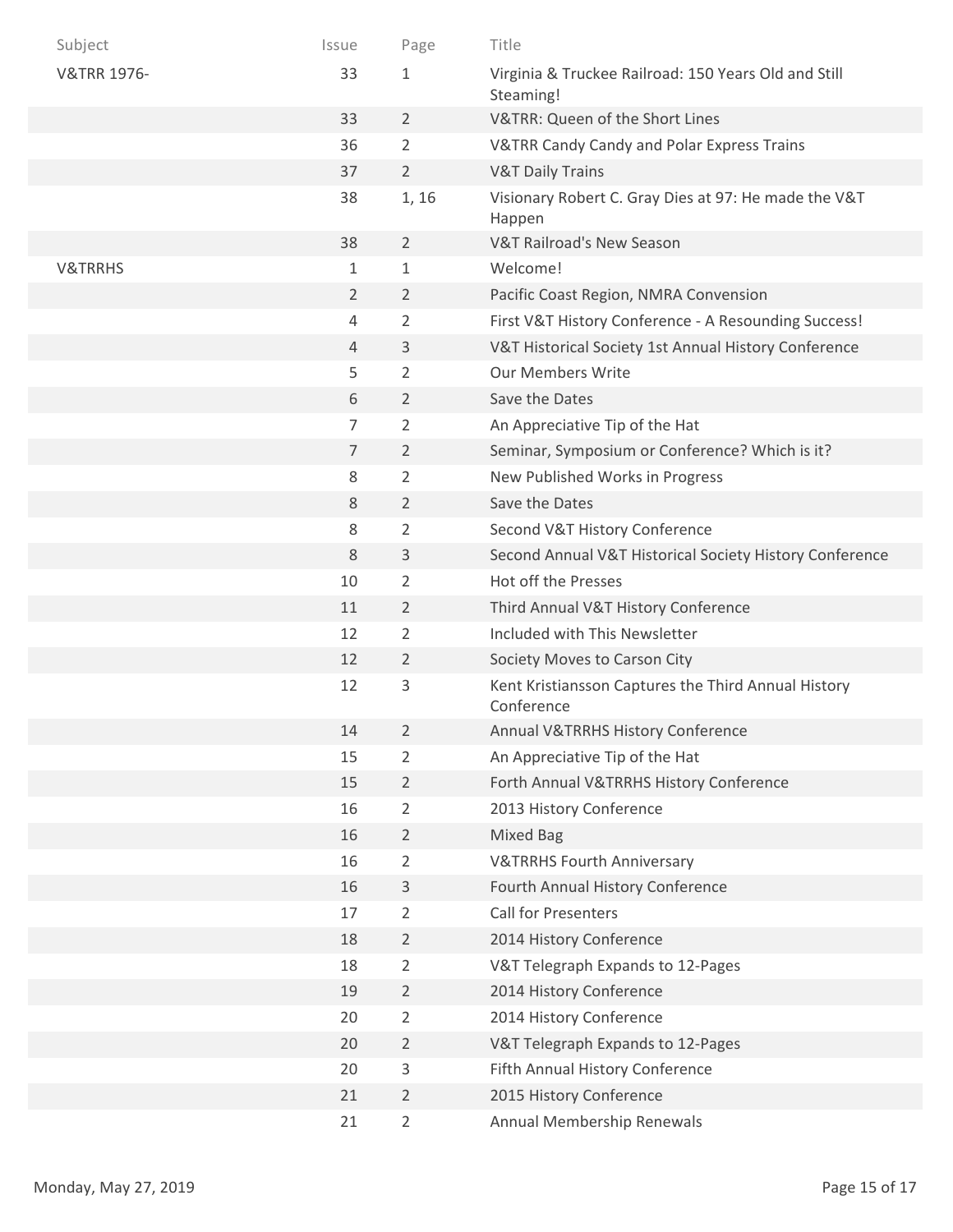| Subject                         | Issue | Page           | Title                                                  |
|---------------------------------|-------|----------------|--------------------------------------------------------|
| <b>V&amp;TRRHS</b>              | 21    | $\overline{2}$ | From the Editor                                        |
|                                 | 22    | $\overline{2}$ | 2015 History Conference                                |
|                                 | 22    | $\overline{2}$ | Telegraph Copies to Other Institutions                 |
|                                 | 23    | 2              | 2015 History Conference                                |
|                                 | 24    | 1              | Your Society Dues at Work                              |
|                                 | 24    | $\overline{2}$ | <b>V&amp;T Historical Society News</b>                 |
|                                 | 24    | 3              | Sixth Annual History Conference Highlights             |
|                                 | 25    | 2              | In V&T Historical Society News                         |
|                                 | 26    | $\overline{2}$ | 2016 History Conference                                |
|                                 | 26    | $\overline{2}$ | <b>Annual Society Elections</b>                        |
|                                 | 26    | $\overline{2}$ | Your Dues at Work                                      |
|                                 | 27    | $\overline{2}$ | 7th Annual Conference                                  |
|                                 | 27    | $\overline{2}$ | <b>Annual Society Election</b>                         |
|                                 | 28    | 2              | Henry Yerington: Mines, Mills and Railroads            |
|                                 | 28    | $\overline{2}$ | In Society News                                        |
|                                 | 28    | $3 - 4$        | Kent Kristiansson's 2016 History Conference Highlights |
|                                 | 29    | $\overline{2}$ | 8th Annual V&T History Conference                      |
|                                 | 29    | 2              | <b>V&amp;TRR Historical Society Website</b>            |
|                                 | 30    | $\overline{2}$ | News of the Society                                    |
|                                 | 31    | $\overline{2}$ | 8th Annual V&T History Conference                      |
|                                 | 31    | $\overline{2}$ | <b>Annual Society Elections</b>                        |
|                                 | 31    | $\overline{2}$ | Crown Point at the Crown Point                         |
|                                 | 31    | $\overline{2}$ | Joint Conference V&THS & SP NGHS                       |
|                                 | 32    | 2              | Annual Membeship Renewals                              |
|                                 | 32    | 2              | Fall 2017 Membership Directory                         |
|                                 | 32    | 2              | News of the Society                                    |
|                                 | 32    | $\overline{2}$ | <b>Sustaining Members</b>                              |
|                                 | 32    | $\overline{2}$ | <b>With Thanks</b>                                     |
|                                 | 32    | $3 - 4$        | 2017 History Conference                                |
|                                 | 32    | $3 - 4$        | Sold Out 8th Annual V&T History Conference!            |
|                                 | 33    | $\overline{2}$ | News of the Society                                    |
|                                 | 34    | $\overline{2}$ | 2018 History Conference                                |
|                                 | 35    | $\overline{2}$ | 2018 History Conference                                |
|                                 | 35    | $\overline{2}$ | New Member Gordon Crowell Writes                       |
|                                 | 36    | $1, 3-4$       | 9th Annual V&T History Conference                      |
|                                 | 36    | 16             | Annual Membership Renewals                             |
|                                 | 36    | $\overline{2}$ | V&T History Conference                                 |
|                                 | 37    | 2              | News of the Society                                    |
|                                 | 38    | $\overline{2}$ | 10th Annual V&TRR History Conference                   |
| <b>V&amp;TRRHS Publications</b> | 6     | 8              | Publication No. 1: V&T Gasoline Motor Cars             |
|                                 | 8     | $\mathbf{1}$   | Publication No. 2: Gold Hill Depot                     |
|                                 | 8     | $\overline{2}$ | Publication No. 3: V&T Wooden Box Cars                 |